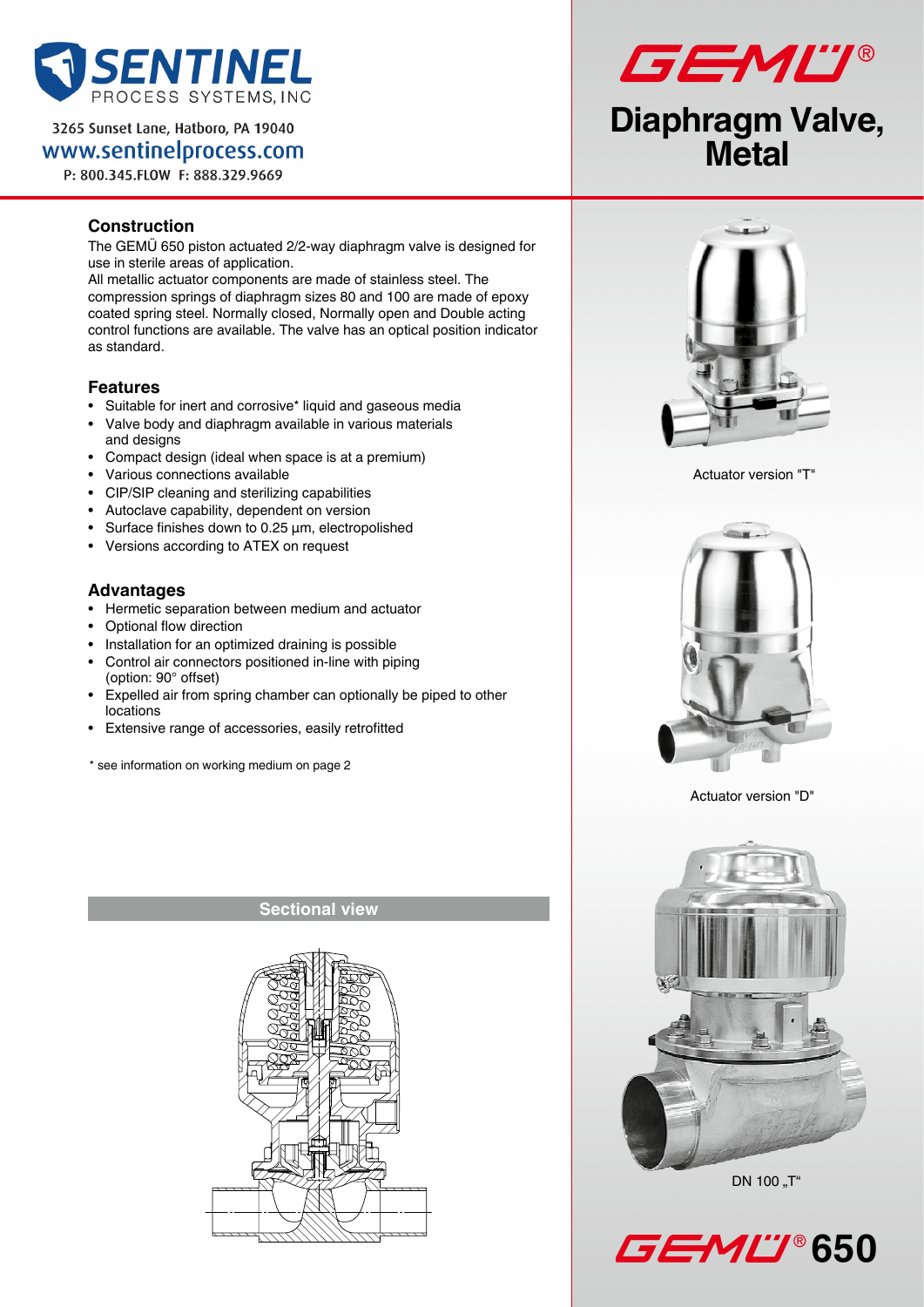## **Technical data**

## **Working medium**

Corrosive, inert, gaseous and liquid media which have no negative impact on the physical and chemical properties of the body and diaphragm material.

The valve will seal in both flow directions up to full operating pressure (gauge pressure).

| <b>Temperatures</b>                                                                                                                                                                                                                                                                                                                                                                                                                                                                                                                                                                                                                                                                                                                                                                                                                                                                                                                                             |                                                                      |
|-----------------------------------------------------------------------------------------------------------------------------------------------------------------------------------------------------------------------------------------------------------------------------------------------------------------------------------------------------------------------------------------------------------------------------------------------------------------------------------------------------------------------------------------------------------------------------------------------------------------------------------------------------------------------------------------------------------------------------------------------------------------------------------------------------------------------------------------------------------------------------------------------------------------------------------------------------------------|----------------------------------------------------------------------|
| <b>Medium temperature</b>                                                                                                                                                                                                                                                                                                                                                                                                                                                                                                                                                                                                                                                                                                                                                                                                                                                                                                                                       | -10 to 100 $^{\circ}$ C                                              |
| Sterilisation temperature (1)                                                                                                                                                                                                                                                                                                                                                                                                                                                                                                                                                                                                                                                                                                                                                                                                                                                                                                                                   |                                                                      |
| EPDM (code 13/3A)                                                                                                                                                                                                                                                                                                                                                                                                                                                                                                                                                                                                                                                                                                                                                                                                                                                                                                                                               | max. 150 °C <sup>(2)</sup> , max. 60 min per cycle                   |
| EPDM (code 17)                                                                                                                                                                                                                                                                                                                                                                                                                                                                                                                                                                                                                                                                                                                                                                                                                                                                                                                                                  | max. 150 °C <sup>(2)</sup> , max. 180 min per cycle                  |
| PTFE (code 52/5A)                                                                                                                                                                                                                                                                                                                                                                                                                                                                                                                                                                                                                                                                                                                                                                                                                                                                                                                                               | max. 150 °C <sup>(2)</sup> , no time limit per cycle                 |
| PTFE (code 5E)                                                                                                                                                                                                                                                                                                                                                                                                                                                                                                                                                                                                                                                                                                                                                                                                                                                                                                                                                  | max. 150 °C <sup>(2)</sup> , no time limit per cycle                 |
| <sup>1</sup> The sterilisation temperature is valid for steam (saturated steam) or superheated water.<br><sup>2</sup> If the sterilisation temperatures listed above are applied to the EPDM diaphragms for longer periods of time,<br>the service life of the diaphragms will be reduced. In these cases, maintenance cycles must be adapted accordingly.<br>This also applies to PTFE diaphragms exposed to high temperature fluctuations.<br>PTFE diaphragms can also be used as moisture barriers; however, this will reduce their service life.<br>The maintenance cycles must be adapted accordingly.<br>GEMU 555 and 505 globe valves are particularly suitable for use in the area of steam generation and distribution.<br>The following valve arrangement for interfaces between steam pipes and process pipes has proven itself over time:<br>A globe valve for shutting off steam pipes and a diaphragm valve as an interface to the process pipes. | Steam input<br>Process pipe<br>Steam distribution<br>Sterile process |
| <b>Ambient temperature</b>                                                                                                                                                                                                                                                                                                                                                                                                                                                                                                                                                                                                                                                                                                                                                                                                                                                                                                                                      | 060 °C                                                               |

#### **Control medium**

#### **Inert gases**

| Max. permissible temperature of control medium |           |                                                            |                     |                                                  |                        |                        |
|------------------------------------------------|-----------|------------------------------------------------------------|---------------------|--------------------------------------------------|------------------------|------------------------|
| <b>Filling volume</b>                          |           |                                                            |                     |                                                  |                        |                        |
| Diaphragm<br>size                              | <b>DN</b> | Actuator<br>size                                           | Actuator<br>version | Spring set                                       | Control<br>function 1  | Control<br>function 2  |
| 415                                            |           | T/R                                                        |                     | $0.01$ dm <sup>3</sup>                           | $0.01$ dm <sup>3</sup> |                        |
| 8                                              |           | $\mathbf 0$                                                | T/R                 | A                                                | $0.02 \text{ dm}^3$    | $0.01$ dm <sup>3</sup> |
| 10                                             | 1020      | 1                                                          | D/T/R               |                                                  | $0.03$ dm <sup>3</sup> | $0.07 \text{ dm}^3$    |
| 25                                             | 1525      | 2                                                          | D/T/R               |                                                  | $0.13$ dm <sup>3</sup> | $0.22 \text{ dm}^3$    |
| 40                                             | 3240      | 3                                                          | D/T/R               |                                                  | $0.23$ dm <sup>3</sup> | $0.50$ dm <sup>3</sup> |
| 50                                             | 5065      | $\overline{4}$                                             | D/T/R               |                                                  | $0.50$ dm <sup>3</sup> | 1.20 $\rm{dm^{3}}$     |
| 80                                             | 6580      | 5                                                          | T/R                 |                                                  | 2.68 $dm3$             | $3.20$ dm <sup>3</sup> |
| 100                                            | 100       | 6                                                          | T/R                 |                                                  | $2.78$ dm <sup>3</sup> | $3.40$ dm <sup>3</sup> |
|                                                |           | C.f. $3 =$ for filling volume in open position see c.f. 1; |                     | for filling volume in closed position see c.f. 2 |                        |                        |

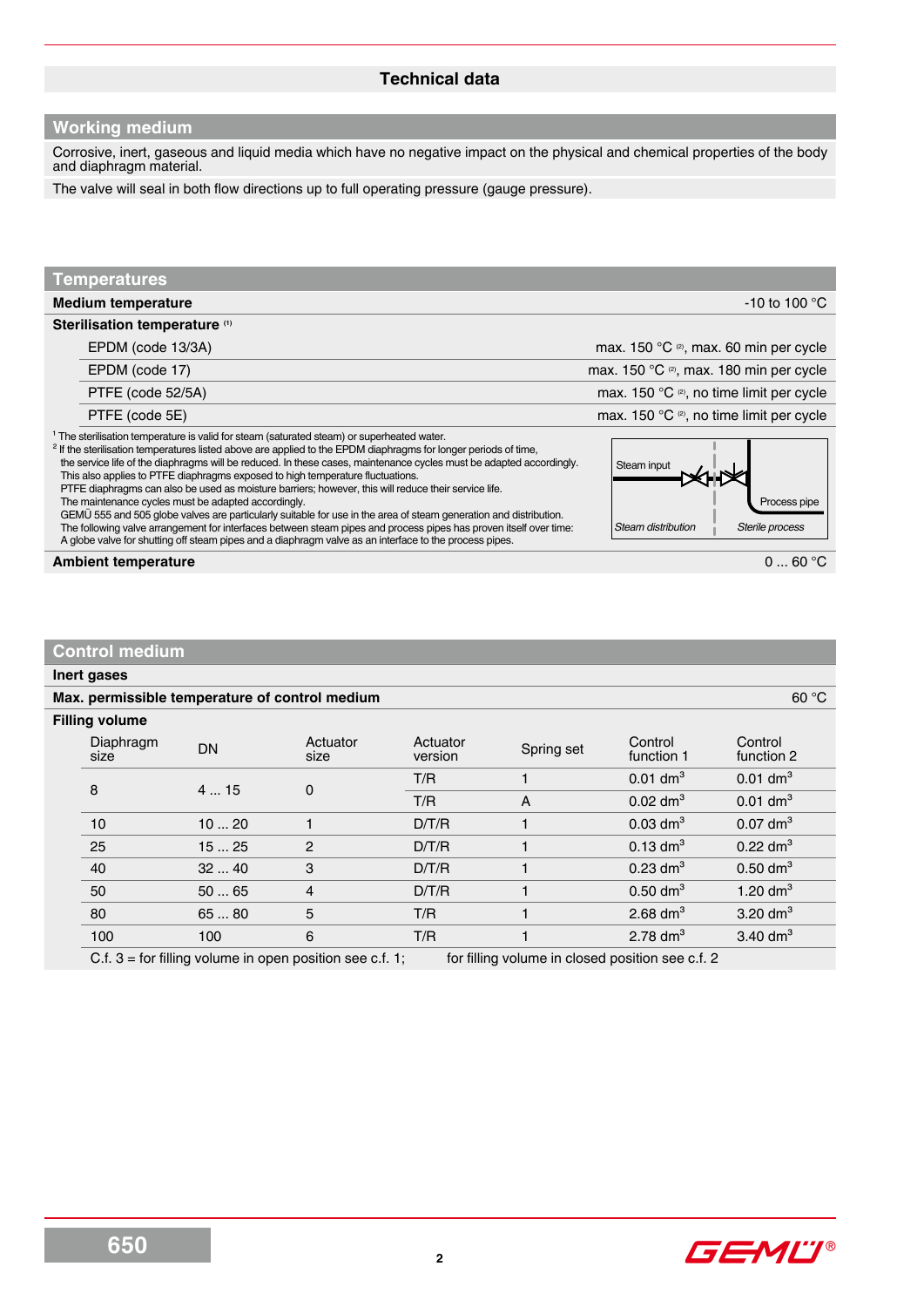#### **Technical data**

| <b>Actuator</b> |           |           |             | <b>Operating pressure [bar]</b> |           | <b>Control pressure [bar]</b> |
|-----------------|-----------|-----------|-------------|---------------------------------|-----------|-------------------------------|
| Code            | <b>MG</b> | <b>DN</b> | <b>EPDM</b> | <b>PTFE</b>                     | C.f. 1    | $C.f. 2 + 3$                  |
| 0T1             | 8         | 415       | $0 - 8$     | $0 - 6$                         | $5.0 - 7$ | max. 4.5                      |
| 0TA             | 8         | 415       | $0 - 10$    | $0 - 6$                         | $3.5 - 7$ | max. 4.5                      |
| 1T1             | 10        | 1020      | $0 - 10$    | $0 - 6$                         | $4.5 - 7$ | max. 4.5                      |
| 2T1             | 25        | 1525      | $0 - 10$    | $0 - 6$                         | $5.0 - 7$ | max. 4.5                      |
| 3T1             | 40        | 3240      | $0 - 10$    | $0 - 6$                         | $4.5 - 7$ | max. 5.5                      |
| 4T1             | 50        | 5065      | $0 - 10$    | $0 - 6$                         | $4.5 - 7$ | max. 4.5                      |
| 5T <sub>1</sub> | 80        | 6580      | $0 - 8$     | $0 - 5$                         | $3.5 - 7$ | max. 3.5                      |
| 6T1             | 100       | 100       | $0 - 6$     | $0 - 4$                         | $3.5 - 7$ | max. 3.5                      |

All pressures are gauge pressures. Operating pressure values were determined with static operating pressure applied on one side of a closed valve. Sealing at the valve seat and atmospheric sealing is ensured for the given values.

Information on operating pressures applied on both sides and for high purity media on request

 $MG =$  diaphragm size

Version with PTFE diaphragm up to 10 bar with actuator special function "H" and forged valve body possible on request

| Kv values $\overline{[m^3/h]}$ |                |                          |                                    |                                    |                              |                          |                          |                                          |
|--------------------------------|----------------|--------------------------|------------------------------------|------------------------------------|------------------------------|--------------------------|--------------------------|------------------------------------------|
| <b>Diaphragm</b><br>size       | <b>DN</b>      | <b>DIN</b>               | <b>EN 10357</b><br><b>Series B</b> | <b>EN 10357</b><br><b>Series A</b> | <b>DIN 11850</b><br>Series 3 | <b>SMS 3008</b>          | <b>ASME BPE</b>          | ISO 1127/<br>EN 10357<br><b>Series C</b> |
|                                |                | Code 0                   | Code 16                            | Code 17                            | Code 18                      | Code 37                  | Code 59                  | Code 60                                  |
|                                | $\overline{4}$ | 0.5                      | $\overline{\phantom{a}}$           |                                    |                              |                          |                          | $\overline{\phantom{a}}$                 |
|                                | $\,6$          | 1.1                      | $\overline{\phantom{a}}$           | $\blacksquare$                     | $\blacksquare$               | $\blacksquare$           | $\overline{\phantom{a}}$ | 1.2                                      |
| 8                              | 8              | 1.3                      | $\overline{\phantom{a}}$           | $\overline{\phantom{a}}$           | $\overline{\phantom{a}}$     |                          | 0.6                      | 2.2                                      |
|                                | 10             |                          | 2.1                                | 2.1                                | 2.1                          |                          | 1.3                      |                                          |
|                                | 15             | $\overline{\phantom{a}}$ | $\blacksquare$                     | $\overline{\phantom{a}}$           | $\overline{\phantom{a}}$     | -                        | 2.0                      | $\overline{\phantom{a}}$                 |
|                                | 10             | $\blacksquare$           | 2.4                                | 2.4                                | 2.4                          |                          | 2.2                      | 3.3                                      |
| 10                             | 15             | 3.3                      | 3.8                                | 3.8                                | 3.8                          |                          | 2.2                      | 4.0                                      |
|                                | 20             | $\blacksquare$           | $\blacksquare$                     | $\overline{\phantom{a}}$           | $\blacksquare$               | ٠                        | 3.8                      | $\overline{\phantom{a}}$                 |
|                                | 15             | 4.1                      | 4.7                                | 4.7                                | 4.7                          | $\overline{\phantom{0}}$ | $\overline{\phantom{a}}$ | 7.4                                      |
| 25                             | 20             | 6.3                      | 7.0                                | 7.0                                | 7.0                          |                          | 4.4                      | 13.2                                     |
|                                | 25             | 13.9                     | 15.0                               | 15.0                               | 15.0                         | 12.6                     | 12.2                     | 16.2                                     |
|                                | 32             | 25.3                     | 27.0                               | 27.0                               | 27.0                         | 26.2                     | ÷,                       | 30.0                                     |
| 40                             | 40             | 29.3                     | 30.9                               | 30.9                               | 30.9                         | 30.2                     | 29.5                     | 32.8                                     |
|                                | 50             | 46.5                     | 48.4                               | 48.4                               | 48.4                         | 51.7                     | 50.6                     | 55.2                                     |
| 50                             | 65             | $\overline{\phantom{a}}$ | $\overline{\phantom{a}}$           | $\overline{\phantom{a}}$           | $\overline{\phantom{a}}$     | 62.2                     | 61.8                     | $\overline{\phantom{a}}$                 |
|                                | 65             | ٠                        | $\blacksquare$                     | 77.0                               | $\blacksquare$               | 68.5                     | 68.5                     | 96.0                                     |
| 80                             | 80             |                          |                                    | 111.0                              |                              | 80.0                     | 87.0                     | 111.0                                    |
| 100                            | 100            |                          | $\overline{a}$                     | 194.0                              | $\overline{\phantom{a}}$     | 173.0                    | 188.0                    | 214.0                                    |

Kv values determined acc. to DIN EN 60534, inlet pressure 5 bar, ∆p 1 bar, stainless steel valve body and soft elastomer diaphragm. The Kv values for other product configurations (e.g. other diaphragm or body materials) may differ. In general, all diaphragms are subject to the influences of pressure, temperature, the process and their tightening torques. Therefore the Kv values may exceed the tolerance limits of the standard.

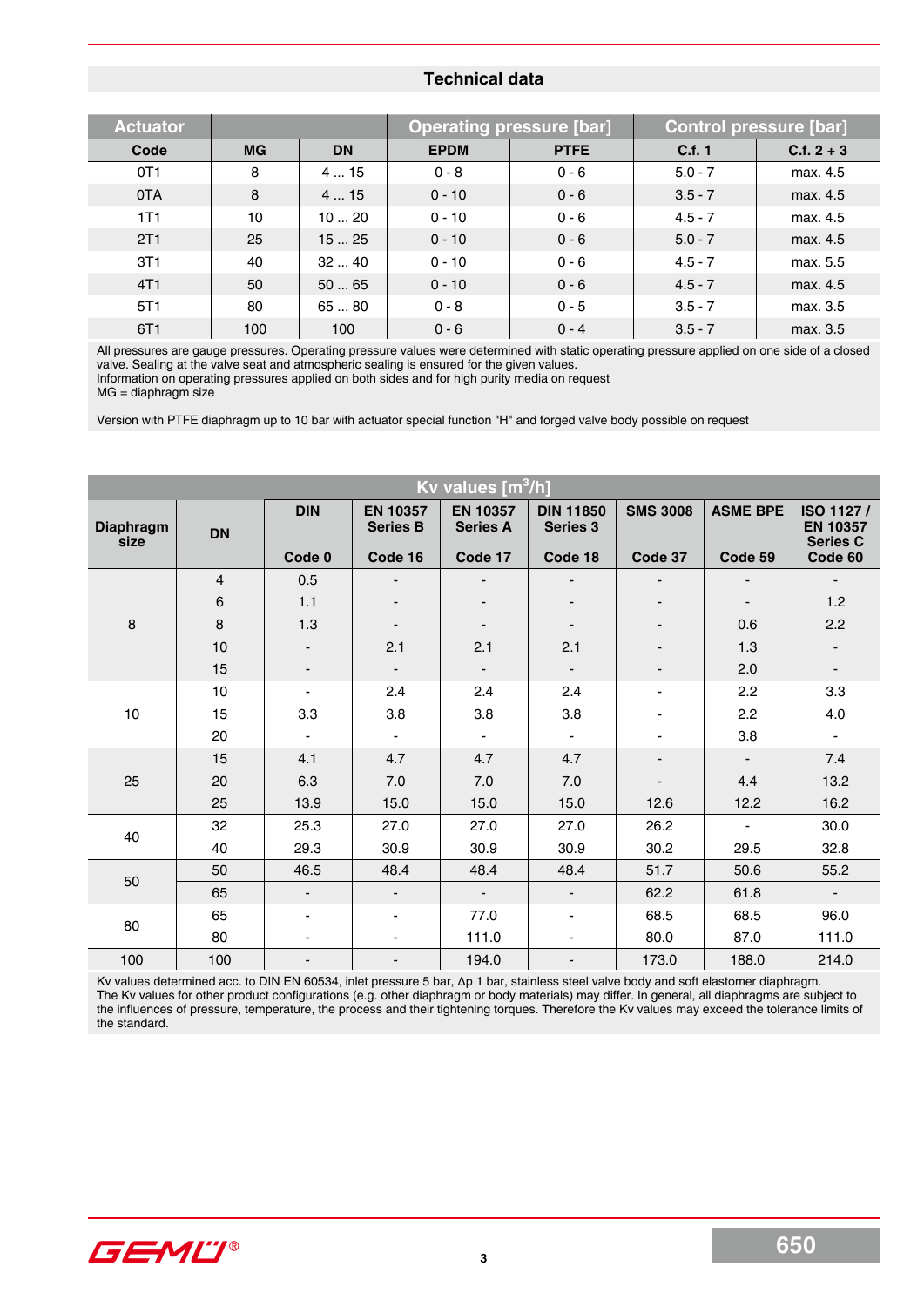| <b>Autoclavability</b> |                                            |  |  |
|------------------------|--------------------------------------------|--|--|
| Actuator size 0        | Standard version with autoclave capability |  |  |
| Actuator size 1        | Standard version with autoclave capability |  |  |
| Actuator size 2        | Standard version with autoclave capability |  |  |
| Actuator size 3        | with special version                       |  |  |
| Actuator size 4        | with special version                       |  |  |
| Actuator size 5        | not possible                               |  |  |
| Actuator size 6        | not possible                               |  |  |



Operating pressure [bar]



GEML'I®

 $MG<sub>50</sub>$ 

Operating pressure [bar]

**650**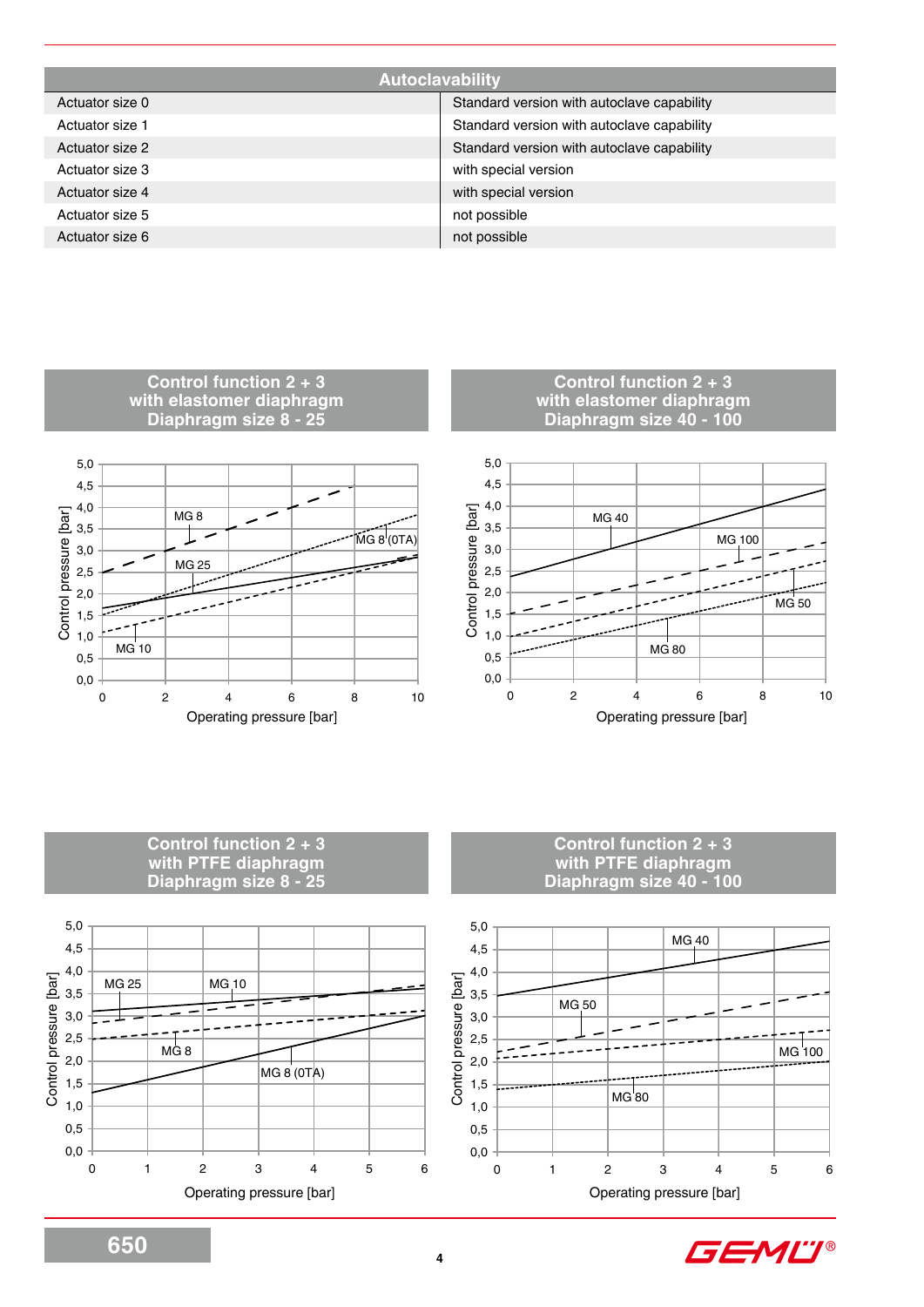# **Order data (2/2-way valves)**

| <b>Body configuration</b>                   | <b>Code</b>    |
|---------------------------------------------|----------------|
| Tank bottom valve body (actuator version T) | $B^{\ast\ast}$ |
| $2/2$ -way body (actuator version D and T)  | D              |
| Multi-port design (actuator version T)      | $M^{**}$       |
| T body (actuator version T)                 | $T^*$          |
| * For dimensions see T Valves brochure      |                |
| ** Dimensions and versions on request       |                |

| <b>Connection</b>                                                                                                                                                                                                                                      | Code                                        |
|--------------------------------------------------------------------------------------------------------------------------------------------------------------------------------------------------------------------------------------------------------|---------------------------------------------|
| <b>Butt weld spigots</b><br>Spigots DIN<br>Spigots EN 10357 series B<br>Spigots EN 10357 series A<br>Spigots DIN 11850 series 3<br>Spigots DIN 11866 series A<br>Spigots DIN 11866 series B<br>Spigots JIS-G 3447<br>Spigots JIS-G 3459                | 0<br>16<br>17<br>18<br>1А<br>1B<br>35<br>36 |
| Spigots SMS 3008<br>Spigots BS 4825 Part 1<br>Spigots ASME BPE<br>Spigots ISO 1127 / EN 10357 series C<br>Spigots ANSI/ASME B36.19M Schedule 10s<br>Spigots ANSI/ASME B36.19M Schedule 40s                                                             | 37<br>55<br>59<br>60<br>63<br>65            |
| <b>Threaded connections</b><br>Threaded sockets DIN ISO 228<br>Threaded spigots DIN 11851<br>One side threaded spigot, other side<br>cone spigot and union nut, DIN 11851<br>Aseptic unions on request                                                 | 1<br>6<br>62                                |
| <b>Flanges</b><br>Flanges EN 1092 / PN16 / form B,<br>length EN 558, series 1,<br>ISO 5752, basic series 1<br>Flanges ANSI Class 150 RF,<br>length MSS SP-88<br>Flanges ANSI Class 125/150 RF,<br>length EN 558, series 1,<br>ISO 5752, basic series 1 | 8*<br>38*<br>39*                            |
| <b>Clamp connections</b><br>Clamps ASME BPE for pipe ASME BPE,<br>length ASME BPE                                                                                                                                                                      | 80                                          |
| Clamps DIN 32676 series B for pipe EN ISO 1127,<br>length EN 558, series 7<br>Clamps ASME BPE for pipe ASME BPE,<br>length EN 558, series 7                                                                                                            | 82<br>88                                    |
| Clamps DIN 32676 series A for pipe DIN 11850,<br>length EN 558, series 7<br>Clamps SMS 3017 for pipe SMS 3008,                                                                                                                                         | 8Α                                          |
| length EN 558, series 7<br>Aseptic clamps on request                                                                                                                                                                                                   | 8Ε                                          |
| * Connection code 8, 38, 39 only possible in conjunction with<br>actuator version code B / R<br>For overview of available valve bodies see page 15/16                                                                                                  |                                             |

| <b>Valve body material</b>                          | Code |
|-----------------------------------------------------|------|
| 1.4435 - BN2 (CF3M), investment casting Fe<0.5%     | 32   |
| 1.4435 (ASTM A 351 CF3M ≅ 316L), investment casting | 34   |
| 1.4408, investment casting                          | 37   |
| 1.4408, PFA lined                                   | 39   |
| 1.4435 (316L), forged body                          | 40   |
| 1.4435 (BN2), forged body Fe<0.5%                   | 42   |
| 1.4539, forged body                                 | F4   |

| <b>Diaphragm material</b>                                  |        | Code   |
|------------------------------------------------------------|--------|--------|
| <b>EPDM</b>                                                | 13     | $3A^*$ |
| <b>EPDM</b>                                                | 17     |        |
| PTFE/EPDM convex, PTFE loose                               | 5E     |        |
| PTFE/EPDM, PTFE lamin.                                     | $52**$ | $5A*$  |
| ** for diaphragm size 10 and 100<br>* for diaphragm size 8 |        |        |
| Material complies with FDA requirements                    |        |        |

| <b>Control function</b> |                            | Code |
|-------------------------|----------------------------|------|
| Normally closed         | (NC)                       |      |
| Normally open           | (NO)                       |      |
| Double acting           | (DA) (with opening spring) | 3    |

| <b>Actuator size</b> |                      | Code     |
|----------------------|----------------------|----------|
| Actuator size 0      | (diaphragm size 8)   | $\Omega$ |
| Actuator size 1      | (diaphragm size 10)  | 1        |
| Actuator size 2      | (diaphragm size 25)  | 2        |
| Actuator size 3      | (diaphragm size 40)  | 3        |
| Actuator size 4      | (diaphragm size 50)  | 4        |
| Actuator size 5      | (diaphragm size 80)  | 5        |
| Actuator size 6      | (diaphragm size 100) | 6        |

| <b>Actuator version</b>                                                              |                          | Code |   |
|--------------------------------------------------------------------------------------|--------------------------|------|---|
| Only for body configuration D                                                        | (diaphragm size 10 - 50) |      | D |
| For body config. D<br>Control air connector 90° offset to flow direction             | (diaphragm size 10 - 50) |      | в |
| For body config. B, D, M and T                                                       | (diaphragm size 8 - 100) |      | Т |
| For body config. B, D, M and T<br>Control air connector 90° offset to flow direction | (diaphragm size 8 - 100) |      | R |

| <b>Spring set</b>                                   | Code |
|-----------------------------------------------------|------|
| Standard                                            |      |
| For higher operating pressure<br>(diaphragm size 8) |      |

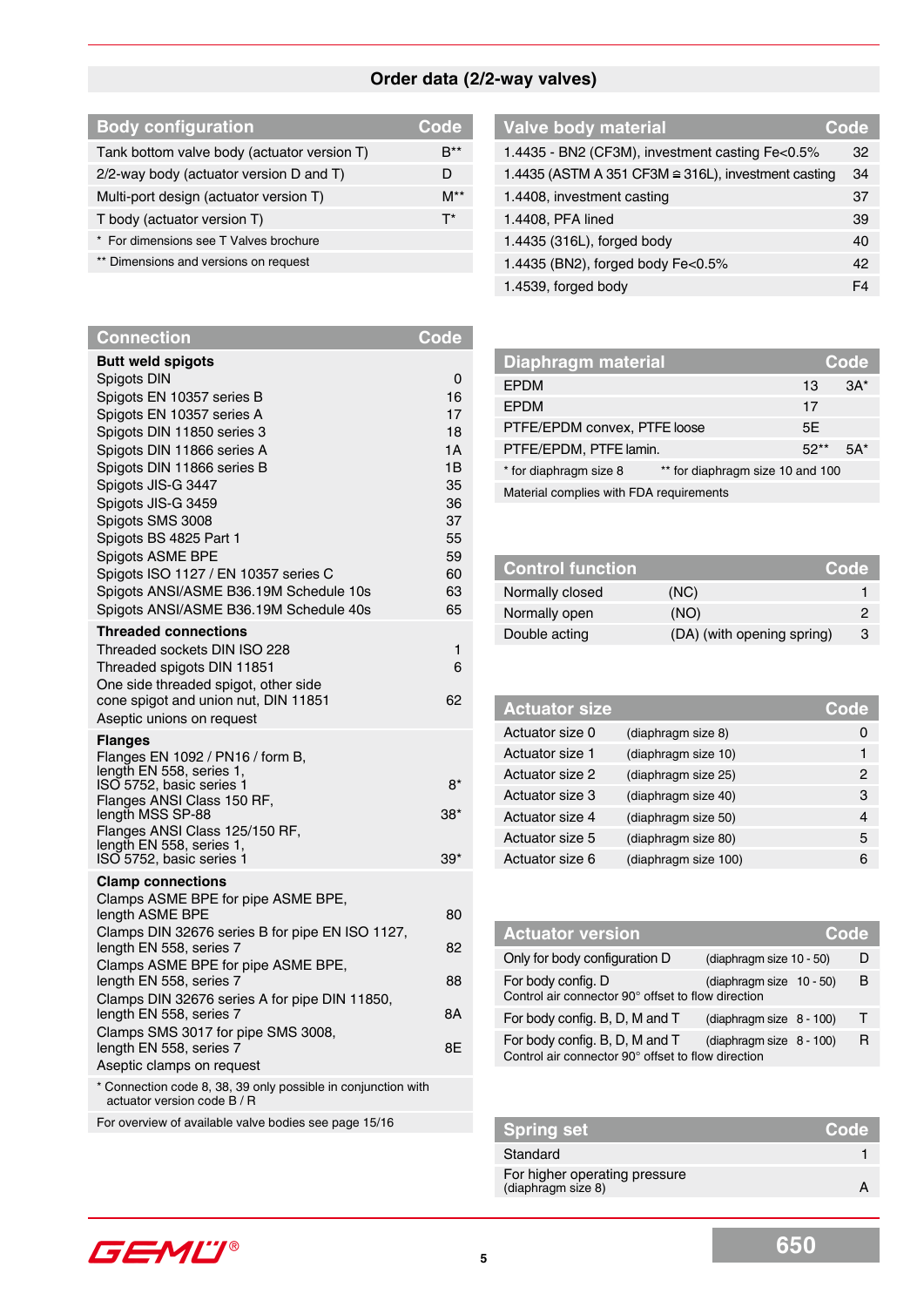# **Bestelldaten (2/2-Wege-Ventile)**

|                                                                                                        |                                           | Valve body surface finish, internal contour     |                                       |                                             |      |
|--------------------------------------------------------------------------------------------------------|-------------------------------------------|-------------------------------------------------|---------------------------------------|---------------------------------------------|------|
|                                                                                                        | <b>Hygienic class</b><br><b>DIN 11866</b> | <b>Designation</b><br><b>ASME BPE</b><br>(2014) | <b>Forged body</b><br>Code 40, 42, F4 | <b>Investment</b><br>casting<br>Code 32, 34 | Code |
| $Ra \le 6.3 \mu m$ (250 $\mu$ inch)<br>for media wetted surfaces,<br>blasted internal/external         |                                           |                                                 |                                       | X                                           | 1500 |
| $Ra \le 0.8 \mu m$ (30 $\mu$ inch)<br>for media wetted surfaces,<br>mechanically polished internal     | H3                                        | SF <sub>3</sub>                                 | $\pmb{\times}$                        | X                                           | 1502 |
| $Ra \le 0.8 \mu m$ (30 $\mu$ inch)<br>for media wetted surfaces,<br>electropolished internal/external  | HE <sub>3</sub>                           |                                                 | $\boldsymbol{\mathsf{X}}$             |                                             | 1503 |
| $Ra \leq 0.6 \mu m$ (25 $\mu$ inch)<br>for media wetted surfaces,<br>mechanically polished internal    |                                           | SF <sub>2</sub>                                 | $X^*$                                 | $X^*$                                       | 1507 |
| $Ra \le 0.6 \mu m (25 \mu inch)$<br>for media wetted surfaces,<br>electropolished internal/external    |                                           | SF <sub>6</sub>                                 | $X^*$                                 |                                             | 1508 |
| $Ra \leq 0.5 \mu m$ (20 $\mu$ inch)<br>for media wetted surfaces.<br>mechanically polished internal    |                                           | SF <sub>1</sub>                                 | $X^*$                                 |                                             | 1927 |
| $Ra \le 0.5 \mu m$ (20 $\mu$ inch)<br>for media wetted surfaces,<br>electropolished internal/external  |                                           | SF <sub>5</sub>                                 | $X^*$                                 |                                             | 1928 |
| $Ra \leq 0.4 \mu m (15 \mu inch)$<br>for media wetted surfaces,<br>mechanically polished internal      | H4                                        |                                                 | $X^*$                                 |                                             | 1536 |
| $Ra \le 0.4 \mu m$ (15 $\mu$ inch)<br>for media wetted surfaces,<br>electropolished internal/external  | HE <sub>4</sub>                           |                                                 | $X^*$                                 |                                             | 1537 |
| $Ra \leq 0.4 \mu m (15 \mu inch)$<br>for media wetted surfaces,<br>electropolished internal/external   |                                           | SF <sub>4</sub>                                 | $X^*$                                 |                                             | 1929 |
| $Ra \le 0.25 \mu m$ (10 $\mu$ inch)<br>for media wetted surfaces,<br>electropolished internal/external | HE <sub>5</sub>                           |                                                 | $X^*$                                 |                                             | 1516 |
| $Ra \le 0.25 \mu m$ (10 $\mu$ inch)<br>for media wetted surfaces,<br>mechanically polished internal    | H <sub>5</sub>                            |                                                 | $\mathsf{X}^\star$                    |                                             | 1527 |

Ra acc. to DIN 4768; at defined reference points.

\* For pipe inside diameter< 6 mm, the surface inside the spigot is Ra ≤ 0.8 µm.

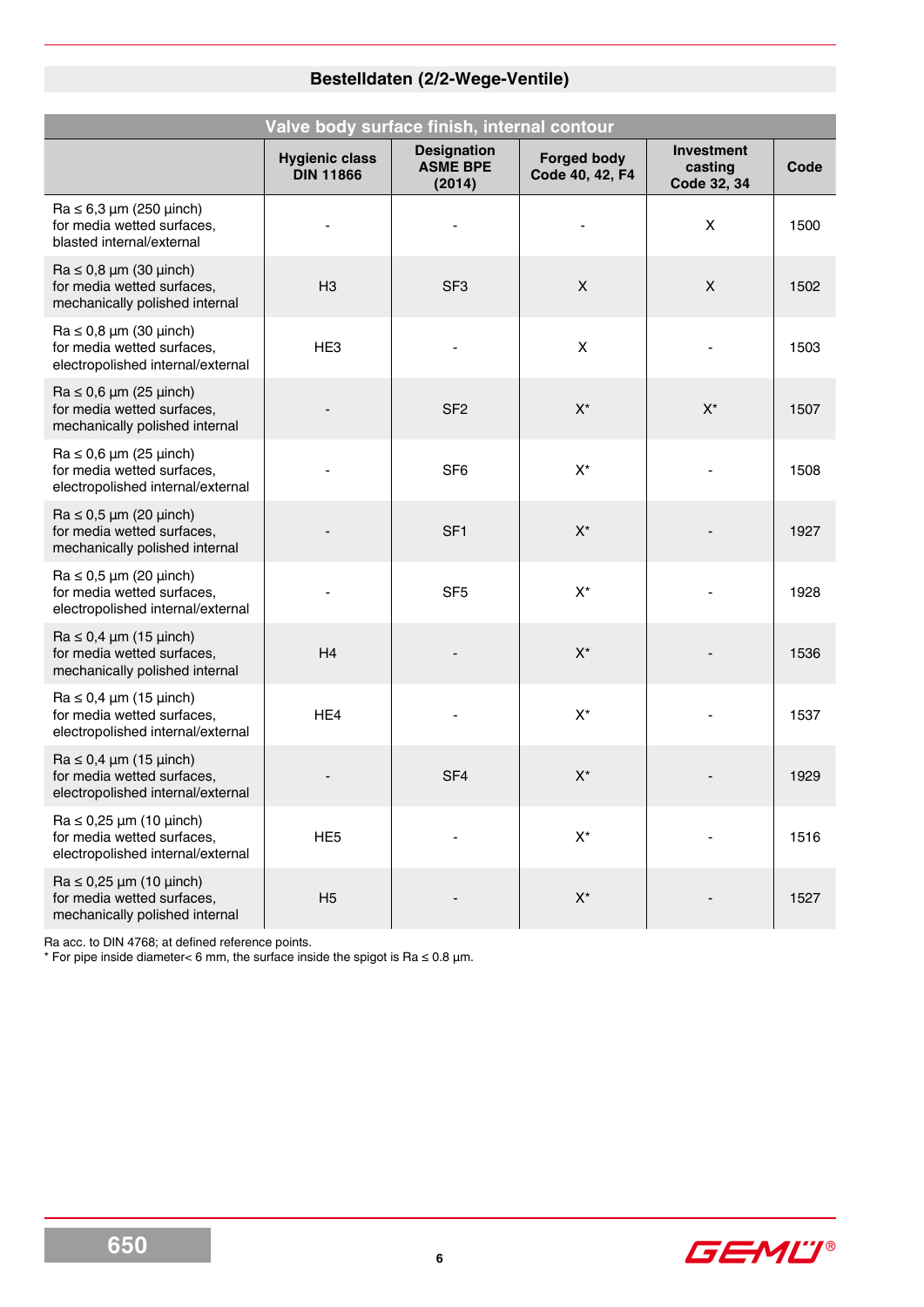## **Order data (2/2-way valves)**

## **Special function Code**

3-A compliant design Material Compliant design Material Compliant Compliant Compliant Compliant Compliant Compliant Compliant Compliant Compliant Compliant Compliant Compliant Compliant Compliant Compliant Compliant Compli



## **Dimensions [mm]**

|                 | <b>Actuator dimensions</b> |       |                |                |            |         |         |                          |                  |  |  |  |  |  |  |
|-----------------|----------------------------|-------|----------------|----------------|------------|---------|---------|--------------------------|------------------|--|--|--|--|--|--|
| <b>Actuator</b> | <b>Diaphragm</b>           | A     | A <sub>1</sub> | A <sub>2</sub> | $\sigma$ B | G       | M       |                          | Weight [kg]      |  |  |  |  |  |  |
| size            | size                       |       |                |                |            |         |         | <b>Version D</b>         | <b>Version T</b> |  |  |  |  |  |  |
| 0T <sub>1</sub> | 8                          | 80.5  | 28             | 37.8           | 42         | $G_1/8$ | M12x1   | $\overline{\phantom{0}}$ | 0.5              |  |  |  |  |  |  |
| 0TA             | 8                          | 89.5  | 28             | 39.1           | 47         | $G_1/8$ | M12x1   | ٠                        | 0.5              |  |  |  |  |  |  |
| 1T1             | 10                         | 116.0 | 37             | 42.5           | 61         | $G_1/4$ | M16x1   | 1.1                      | 0.9              |  |  |  |  |  |  |
| 2T1             | 25                         | 137.5 | 38             | 53.0           | 90         | $G_1/4$ | M16x1   | 2.5                      | 1.9              |  |  |  |  |  |  |
| 3T1             | 40                         | 173.0 | 53             | 56.5           | 114        | $G_1/4$ | M16x1   | 5.0                      | 3.0              |  |  |  |  |  |  |
| 4T1             | 50                         | 223.0 | 52             | 70.5           | 144        | $G_1/4$ | M16x1   | 9.5                      | 7.7              |  |  |  |  |  |  |
| 5T1             | 80                         | 283.0 | 78             | ٠              | 240        | $G_1/4$ | M26x1.5 | ۰                        | 18.5             |  |  |  |  |  |  |
| 6T1             | 100                        | 298.0 | 87             | $\blacksquare$ | 240        | $G_1/4$ | M26x1.5 | -                        | 20.0             |  |  |  |  |  |  |



 $*$  CT = A + H1 (see body dimensions)

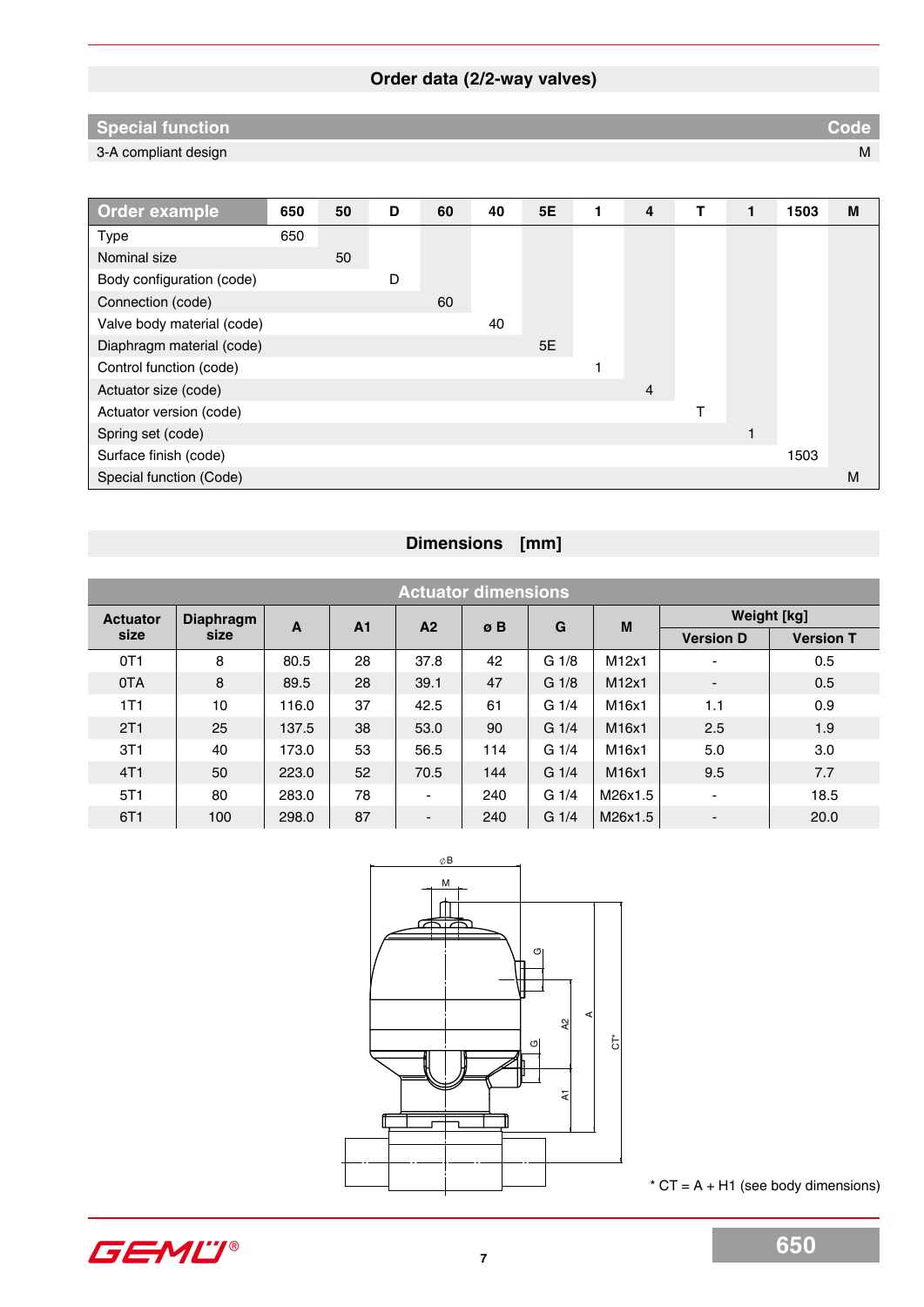|           |           | Valve body material: Investment casting (code 34), forged body (code 40, F4) |                              |                          | Butt weld spigots, connection code 0, 16, 17, 18 |    |                |      |                          |                                             |                                               |                          |                |                                               |                            |                  |                |
|-----------|-----------|------------------------------------------------------------------------------|------------------------------|--------------------------|--------------------------------------------------|----|----------------|------|--------------------------|---------------------------------------------|-----------------------------------------------|--------------------------|----------------|-----------------------------------------------|----------------------------|------------------|----------------|
|           |           |                                                                              |                              |                          |                                                  |    |                |      |                          | <b>DIN</b><br>Series <sub>0</sub><br>Code 0 | <b>EN 10357</b><br><b>Series B</b><br>Code 16 |                          |                | <b>EN 10357</b><br><b>Series A</b><br>Code 17 | <b>Series 3</b><br>Code 18 | <b>DIN 11850</b> | Weight<br>[kg] |
| <b>MG</b> | <b>DN</b> | <b>NPS</b>                                                                   | $f^*$                        | øg*                      |                                                  | C  | $H1*$          | H1** | ød                       | $\mathbf{s}$                                | ød                                            | $\mathbf{s}$             | ød             | $\mathbf{s}$                                  | ød                         | $\mathbf{s}$     |                |
|           | 4         |                                                                              |                              | $\overline{\phantom{a}}$ | 72                                               | 20 |                | 8.5  | 6                        | 1.0                                         | $\blacksquare$                                |                          |                |                                               |                            |                  | 0.09           |
|           | 6         | $\blacksquare$                                                               | $\overline{\phantom{0}}$     | $\blacksquare$           | 72                                               | 20 |                | 8.5  | 8                        | 1.0                                         | $\blacksquare$                                | $\blacksquare$           |                |                                               |                            |                  | 0.09           |
| 8         | 8         | 1/4"                                                                         | $\overline{\phantom{a}}$     | $\overline{\phantom{a}}$ | 72                                               | 20 |                | 8.5  | 10                       | 1.0                                         | $\overline{\phantom{a}}$                      | $\blacksquare$           |                | ٠                                             |                            |                  | 0.09           |
|           | 10        | 3/8"                                                                         | $\overline{\phantom{a}}$     | $\blacksquare$           | 72                                               | 20 | 8.5            |      |                          | $\overline{\phantom{0}}$                    | 12                                            | 1.0                      | 13             | 1.5                                           | 14                         | 2.0              | 0.09           |
|           | 15        | 1/2"                                                                         | $\overline{\phantom{a}}$     | $\blacksquare$           | 72                                               | 20 | 8.5            |      | $\blacksquare$           | $\overline{\phantom{a}}$                    | $\overline{a}$                                | $\blacksquare$           | $\blacksquare$ |                                               |                            |                  | 0.09           |
|           | 10        | 3/8"                                                                         | 30                           | 13.5                     | 108                                              | 25 | 12.5           |      | $\blacksquare$           | $\blacksquare$                              | 12                                            | 1.0                      | 13             | 1.5                                           | 14                         | 2.0              | 0.30           |
| 10        | 15        | 1/2"                                                                         | 30                           | 13.5                     | 108                                              | 25 | 12.5           |      | 18                       | 1.5                                         | 18                                            | 1.0                      | 19             | 1.5                                           | 20                         | 2.0              | 0.30           |
|           | 20        | 3/4"                                                                         | 30                           | 13.5                     | 108                                              | 25 |                | 12.5 |                          |                                             | $\blacksquare$                                | $\blacksquare$           |                |                                               |                            |                  | 0.30           |
|           | 15        | 1/2"                                                                         | 40                           | 13.5                     | 120                                              | 25 | 13.0           | 19.0 | 18                       | 1.5                                         | 18                                            | 1.0                      | 19             | 1.5                                           | 20                         | 2.0              | 0.62           |
| 25        | 20        | 3/4"                                                                         | 40                           | 13.5                     | 120                                              | 25 | 16.0           | 19.0 | 22                       | 1.5                                         | 22                                            | 1.0                      | 23             | 1.5                                           | 24                         | 2.0              | 0.58           |
|           | 25        | 1"                                                                           | 40                           | 13.5                     | 120                                              | 25 | 19.0           | 19.0 | 28                       | 1.5                                         | 28                                            | 1.0                      | 29             | 1.5                                           | 30                         | 2.0              | 0.55           |
| 40        | 32        | 11/4"                                                                        | 68                           | 13.5                     | 153                                              | 25 | 24.0           | 26.0 | 34                       | 1.5                                         | 34                                            | 1.0                      | 35             | 1.5                                           | 36                         | 2.0              | 1.45           |
|           | 40        | 11/2"                                                                        | 75                           | 13.5                     | 153                                              | 25 | 26.0           | 26.0 | 40                       | 1.5                                         | 40                                            | 1.0                      | 41             | 1.5                                           | 42                         | 2.0              | 1.32           |
| 50        | 50        | 2"                                                                           | 90                           | 13.5                     | 173                                              | 30 | 32.0           | 32.0 | 52                       | 1.5                                         | 52                                            | 1.0                      | 53             | 1.5                                           | 54                         | 2.0              | 2.25           |
| 80        | 65        | 21/2"                                                                        | $\blacksquare$               | $\overline{\phantom{0}}$ | 216                                              | 30 | $\blacksquare$ | 62.0 | $\overline{\phantom{a}}$ | ٠                                           | $\blacksquare$                                | ٠                        | 70             | 2.0                                           |                            |                  | 8.60           |
|           | 80        | 3"                                                                           | $\blacksquare$               | $\overline{\phantom{0}}$ | 254                                              | 30 | ٠              | 62.0 | ÷                        |                                             | $\blacksquare$                                | $\blacksquare$           | 85             | 2.0                                           |                            |                  | 8.00           |
| 100       | 100       | 4"                                                                           | $\qquad \qquad \blacksquare$ | $\overline{\phantom{a}}$ | 305                                              | 30 | $\blacksquare$ | 76.0 | ٠                        | $\overline{\phantom{0}}$                    | $\qquad \qquad \blacksquare$                  | $\overline{\phantom{a}}$ | 104            | 2.0                                           | $\blacksquare$             |                  | 24.10          |

\* only for investment cast design \*\* only for forged design MG = diaphragm size For materials see overview on page 15



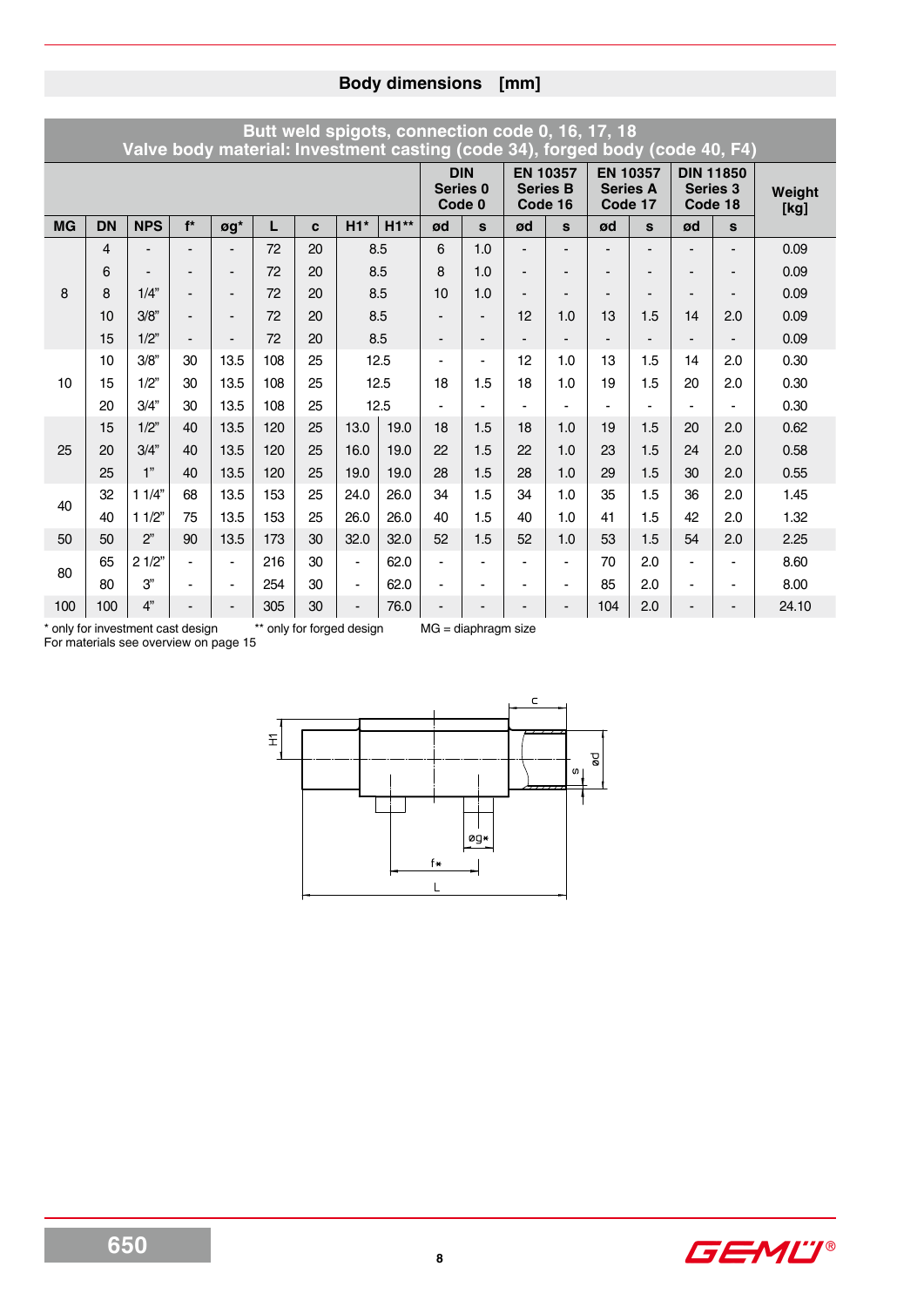|           |                  |            |                          |      |     |              |                |      |                | Butt weld spigots, connection code 1A, 1B, 60  |       |                                                | Valve body material: Investment casting (code 34), forged body (code 40, F4) |                                                            |                    |
|-----------|------------------|------------|--------------------------|------|-----|--------------|----------------|------|----------------|------------------------------------------------|-------|------------------------------------------------|------------------------------------------------------------------------------|------------------------------------------------------------|--------------------|
|           |                  |            |                          |      |     |              |                |      |                | <b>DIN 11866</b><br><b>Series A</b><br>Code 1A |       | <b>DIN 11866</b><br><b>Series B</b><br>Code 1B |                                                                              | ISO 1127/<br><b>EN 10357</b><br><b>Series C</b><br>Code 60 | <b>Weight</b> [kg] |
| <b>MG</b> | <b>DN</b>        | <b>NPS</b> | $f^{\star}$              | øg*  | L   | $\mathbf{c}$ | $H1*$          | H1** | ød             | $\mathbf{s}$                                   | ød    | $\mathbf{s}$                                   | ød                                                                           | $\mathbf{s}$                                               |                    |
|           | 4                |            |                          |      | 72  | 20           |                | 8.5  |                |                                                |       |                                                |                                                                              |                                                            | 0.09               |
|           | 6                |            |                          |      | 72  | 20           |                | 8.5  |                | 1.0                                            | 10.2  | 1.6                                            | 10.2                                                                         | 1.6                                                        | 0.09               |
| 8         | 8                | 1/4"       |                          |      | 72  | 20           | 8.5            |      | 10             | 1.0                                            | 13.5  | 1.6                                            | 13.5                                                                         | 1.6                                                        | 0.09               |
|           | 10               | 3/8"       |                          |      | 72  | 20           | 8.5            |      | 13             | 1.5                                            |       |                                                |                                                                              |                                                            | 0.09               |
|           | 15               | 1/2"       | $\overline{\phantom{a}}$ | ۰.   | 72  | 20           | 8.5            |      | $\blacksquare$ | $\overline{\phantom{a}}$                       |       | ٠                                              | $\overline{\phantom{a}}$                                                     | $\blacksquare$                                             | 0.09               |
|           | 10 <sup>10</sup> | 3/8"       | 30                       | 13.5 | 108 | 25           |                | 12.5 |                | 1.5                                            | 17.2  | 1.6                                            | 17.2                                                                         | 1.6                                                        | 0.30               |
| 10        | 15               | 1/2"       | 30                       | 13.5 | 108 | 25           | 12.5           |      | 19             | 1.5                                            | 21.3  | 1.6                                            | 21.3                                                                         | 1.6                                                        | 0.30               |
|           | 20               | 3/4"       | 30                       | 13.5 | 108 | 25           |                | 12.5 |                |                                                |       |                                                |                                                                              |                                                            | 0.30               |
|           | 15               | 1/2"       | 40                       | 13.5 | 120 | 25           | 13.0           | 19.0 | 19             | 1.5                                            | 21.3  | 1.6                                            | 21.3                                                                         | 1.6                                                        | 0.62               |
| 25        | 20               | 3/4"       | 40                       | 13.5 | 120 | 25           | 16.0           | 19.0 | 23             | 1.5                                            | 26.9  | 1.6                                            | 26.9                                                                         | 1.6                                                        | 0.58               |
|           | 25               | 1"         | 40                       | 13.5 | 120 | 25           | 19.0           | 19.0 | 29             | 1.5                                            | 33.7  | 2.0                                            | 33.7                                                                         | 2.0                                                        | 0.55               |
| 40        | 32               | 11/4"      | 68                       | 13.5 | 153 | 25           | 24.0           | 26.0 | 35             | 1.5                                            | 42.4  | 2.0                                            | 42.4                                                                         | 2.0                                                        | 1.45               |
|           | 40               | 11/2"      | 75                       | 13.5 | 153 | 25           | 26.0           | 26.0 | 41             | 1.5                                            | 48.3  | 2.0                                            | 48.3                                                                         | 2.0                                                        | 1.32               |
| 50        | 50               | 2"         | 90                       | 13.5 | 173 | 30           | 32.0           | 32.0 | 53             | 1.5                                            | 60.3  | 2.0                                            | 60.3                                                                         | 2.0                                                        | 2.25               |
| 80        | 65               | 21/2"      |                          |      | 216 | 30           | $\blacksquare$ | 62.0 | 70             | 2.0                                            | 76.1  | 2.0                                            | 76.1                                                                         | 2.0                                                        | 8.60               |
|           | 80               | 3"         |                          |      | 254 | 30           | $\blacksquare$ | 62.0 | 85             | 2.0                                            | 88.9  | 2.3                                            | 88.9                                                                         | 2.3                                                        | 8.00               |
| 100       | 100              | 4"         |                          |      | 305 | 30           | ٠              | 76.0 | 104            | 2.0                                            | 114.3 | 2.3                                            | 114.3                                                                        | 2.3                                                        | 24.10              |

\* only for investment cast design \*\* only for forged design MG = diaphragm size

For materials see overview on page 15



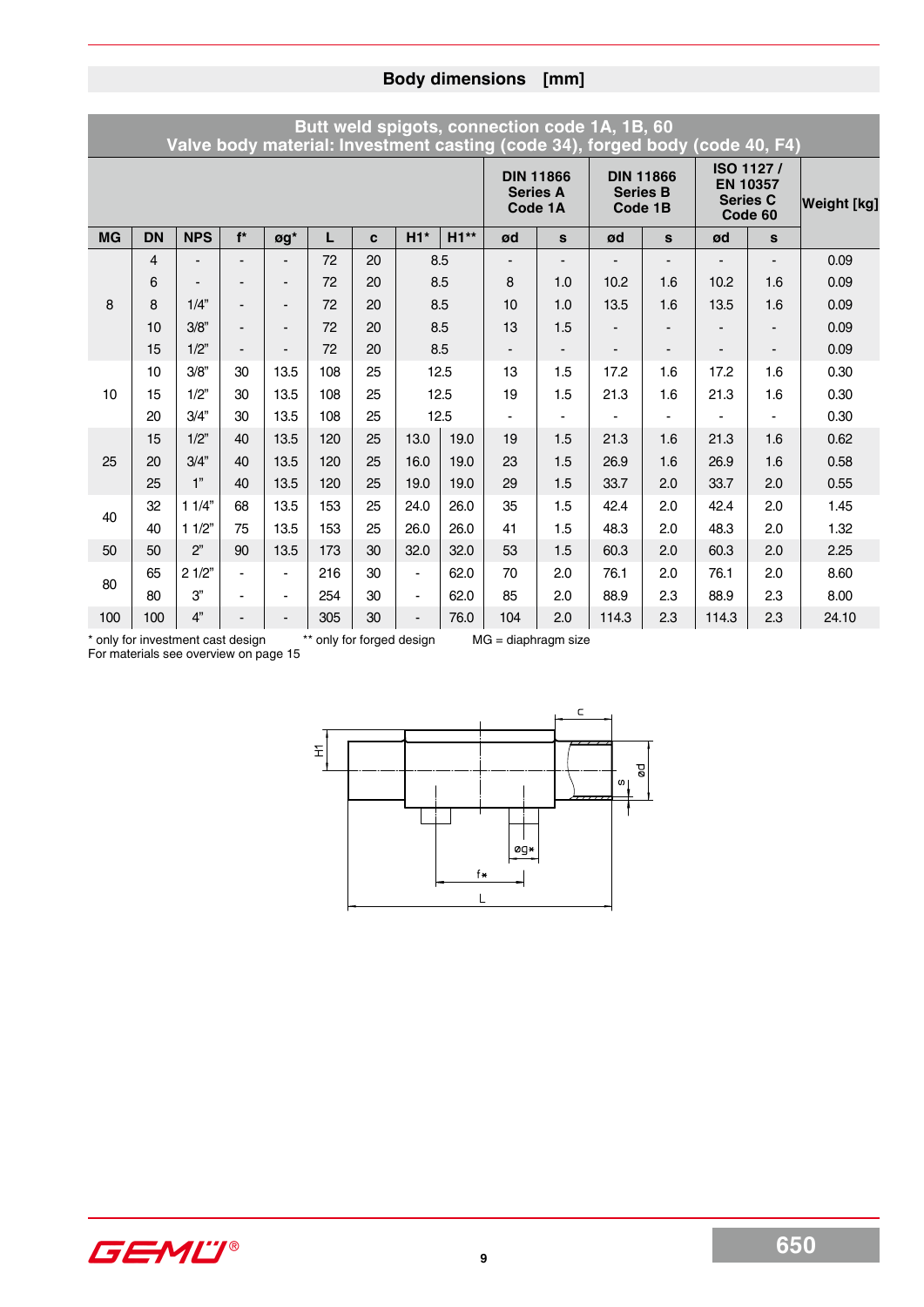|           |                | Valve body material: Investment casting (code 34), forged body (code 40, F4) |                          |                          |     |              |                          |        | Butt weld spigots, connection code 35, 36, 37 |                |                              |                                 |                          |                       |                    |
|-----------|----------------|------------------------------------------------------------------------------|--------------------------|--------------------------|-----|--------------|--------------------------|--------|-----------------------------------------------|----------------|------------------------------|---------------------------------|--------------------------|-----------------------|--------------------|
|           |                |                                                                              |                          |                          |     |              |                          |        | <b>JIS-G</b><br>3447<br>Code 35               |                |                              | <b>JIS-G</b><br>3459<br>Code 36 | 3008                     | <b>SMS</b><br>Code 37 | <b>Weight [kg]</b> |
| <b>MG</b> | <b>DN</b>      | <b>NPS</b>                                                                   | $f^*$                    | øg*                      | L   | $\mathbf{c}$ | $H1*$                    | $H1**$ | ød                                            | S              | ød                           | S                               | ød                       | $\mathbf{s}$          |                    |
|           | $\overline{4}$ |                                                                              |                          |                          | 72  | 20           |                          | 8.5    |                                               |                |                              |                                 |                          |                       | 0.09               |
|           | 6              |                                                                              |                          |                          | 72  | 20           |                          | 8.5    |                                               |                | 10.5                         | 1.20                            | $\overline{\phantom{a}}$ |                       | 0.09               |
| 8         | 8              | 1/4"                                                                         | -                        |                          | 72  | 20           | 8.5                      |        |                                               |                | 13.8                         | 1.65                            |                          |                       | 0.09               |
|           | 10             | 3/8"                                                                         | $\overline{\phantom{0}}$ | -                        | 72  | 20           | 8.5                      |        |                                               |                |                              |                                 |                          |                       | 0.09               |
|           | 15             | 1/2"                                                                         | $\overline{\phantom{a}}$ | $\overline{\phantom{a}}$ | 72  | 20           | 8.5                      |        | $\overline{\phantom{a}}$                      |                | $\qquad \qquad \blacksquare$ |                                 | $\overline{\phantom{a}}$ |                       | 0.09               |
|           | 10             | 3/8"                                                                         | 30                       | 13.5                     | 108 | 25           |                          | 12.5   | $\blacksquare$                                | $\blacksquare$ | 17.3                         | 1.65                            | $\overline{\phantom{a}}$ |                       | 0.30               |
| 10        | 15             | 1/2"                                                                         | 30                       | 13.5                     | 108 | 25           | 12.5                     |        |                                               |                | 21.7                         | 2.10                            | $\blacksquare$           |                       | 0.30               |
|           | 20             | 3/4"                                                                         | 30                       | 13.5                     | 108 | 25           | 12.5                     |        |                                               |                |                              |                                 |                          |                       | 0.30               |
|           | 15             | 1/2"                                                                         | 40                       | 13.5                     | 120 | 25           | 13.0                     | 19.0   |                                               |                | 21.7                         | 2.10                            |                          |                       | 0.62               |
| 25        | 20             | 3/4"                                                                         | 40                       | 13.5                     | 120 | 25           | 16.0                     | 19.0   |                                               | $\blacksquare$ | 27.2                         | 2.10                            |                          |                       | 0.58               |
|           | 25             | 1"                                                                           | 40                       | 13.5                     | 120 | 25           | 19.0                     | 19.0   | 25.4                                          | 1.2            | 34.0                         | 2.80                            | 25.0                     | 1.2                   | 0.55               |
| 40        | 32             | 11/4"                                                                        | 68                       | 13.5                     | 153 | 25           | 24.0                     | 26.0   | 31.8                                          | 1.2            | 42.7                         | 2.80                            | 33.7                     | 1.2                   | 1.45               |
|           | 40             | 11/2"                                                                        | 75                       | 13.5                     | 153 | 25           | 26.0                     | 26.0   | 38.1                                          | 1.2            | 48.6                         | 2.80                            | 38.0                     | 1.2                   | 1.32               |
| 50        | 50             | 2"                                                                           | 90                       | 13.5                     | 173 | 30           | 32.0                     | 32.0   | 50.8                                          | 1.5            | 60.5                         | 2.80                            | 51.0                     | 1.2                   | 2.25               |
|           | 65             | 21/2"                                                                        | $\overline{\phantom{0}}$ |                          | 173 | 30           | $\overline{\phantom{a}}$ | 34.0   | 63.5                                          | 2.0            |                              |                                 | 63.5                     | 1,6                   | 2.20               |
| 80        | 65             | 21/2"                                                                        | -                        | $\blacksquare$           | 216 | 30           | $\blacksquare$           | 62.0   | 63.5                                          | 2.0            | 76.3                         | 3.00                            | 63.5                     | 1.6                   | 8.60               |
|           | 80             | 3"                                                                           |                          | $\overline{\phantom{a}}$ | 254 | 30           | $\blacksquare$           | 62.0   | 76.3                                          | 2.0            | 89.1                         | 3.00                            | 76.1                     | 1.6                   | 8.00               |
| 100       | 100            | 4"                                                                           | -                        |                          | 305 | 30           | $\overline{\phantom{0}}$ | 76.0   | 101.6                                         | 2.0            | 114.3                        | 3.00                            | 101.6                    | 2.0                   | 24.10              |

\* only for investment cast design \*\* only for forged design MG = diaphragm size

For materials see overview on page 15



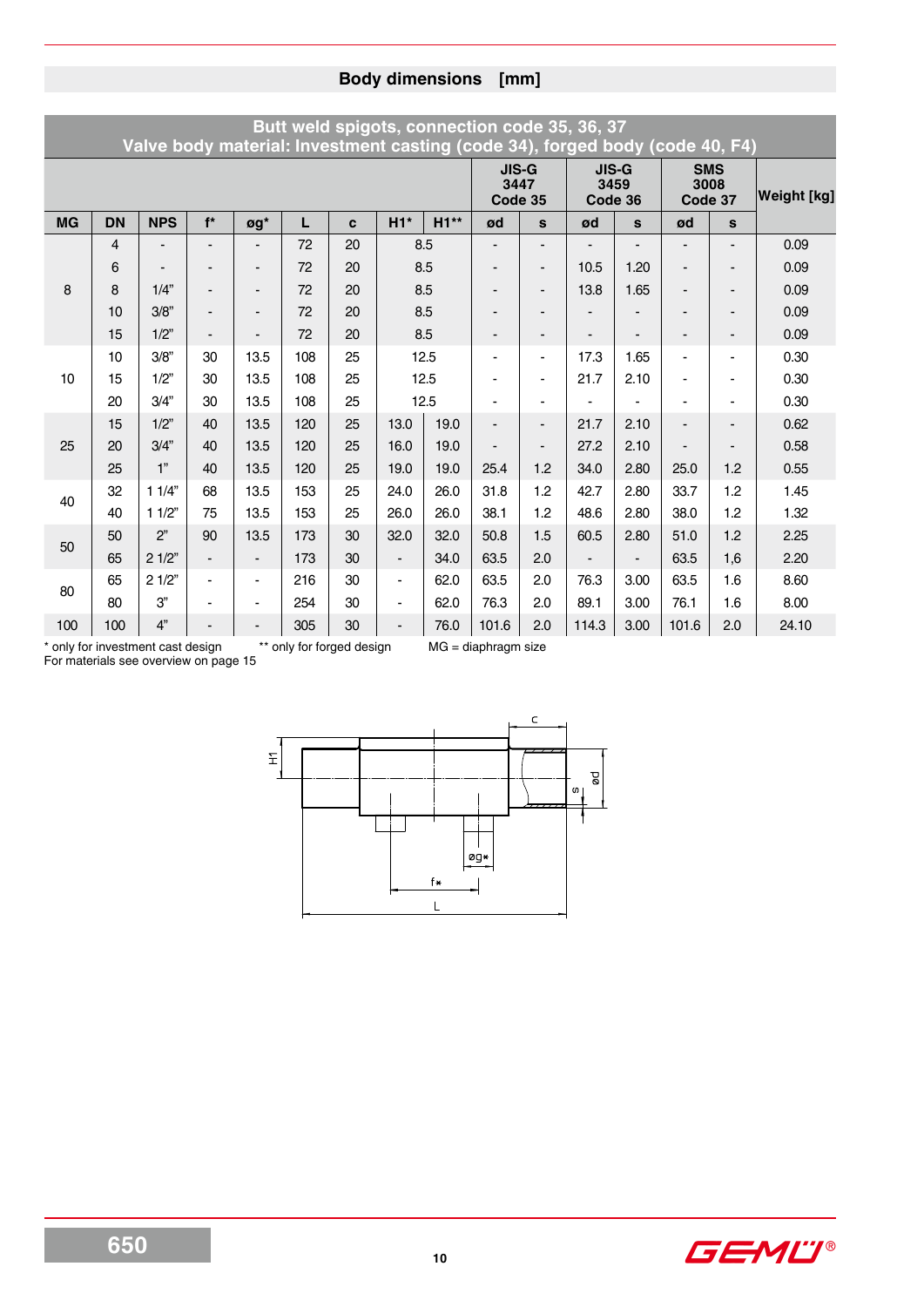|           |           |                |                |                          |     |    |                |        |                           |                          | Butt weld spigots, connection code 55, 59, 63, 65<br>Valve body material: Investment casting (code 34), forged body (code 40, F4) |      |                             |                              |                                                   |      |                |
|-----------|-----------|----------------|----------------|--------------------------|-----|----|----------------|--------|---------------------------|--------------------------|-----------------------------------------------------------------------------------------------------------------------------------|------|-----------------------------|------------------------------|---------------------------------------------------|------|----------------|
|           |           |                |                |                          |     |    |                |        | <b>BS 4825</b><br>Code 55 |                          | <b>ASME BPE</b><br>Code 59                                                                                                        |      | <b>ANSI/ASME</b><br>Code 63 | <b>B36.19M 10s</b>           | <b>ANSI/ASME</b><br><b>B36.19M 40s</b><br>Code 65 |      | Weight<br>[kg] |
| <b>MG</b> | <b>DN</b> | <b>NPS</b>     | $f^*$          | øg*                      | L   | C  | $H1*$          | $H1**$ | ød                        | S                        | ød                                                                                                                                | S    | ød                          | S                            | ød                                                | S    |                |
|           | 4         |                |                |                          | 72  | 20 |                | 8.5    |                           |                          |                                                                                                                                   |      |                             |                              |                                                   |      | 0.09           |
|           | 6         |                |                | $\overline{\phantom{a}}$ | 72  | 20 |                | 8.5    |                           |                          |                                                                                                                                   |      | 10.3                        | 1.24                         | 10.3                                              | 1.73 | 0.09           |
| 8         | 8         | 1/4"           | $\blacksquare$ | $\overline{\phantom{a}}$ | 72  | 20 |                | 8.5    | 6.35                      | 1.2                      | 6.35                                                                                                                              | 0.89 | 13.7                        | 1.65                         | 13.7                                              | 2.24 | 0.09           |
|           | 10        | 3/8"           |                | $\overline{\phantom{0}}$ | 72  | 20 |                | 8.5    | 9.53                      | 1.2                      | 9.53                                                                                                                              | 0.89 |                             |                              |                                                   |      | 0.09           |
|           | 15        | 1/2"           |                |                          | 72  | 20 | 8.5            |        | 12.70                     | 1.2                      | 12.70                                                                                                                             | 1.65 |                             |                              |                                                   |      | 0.09           |
|           | 10        | 3/8"           | 30             | 13.5                     | 108 | 25 | 12.5           |        | 9.53                      | 1.2                      | 9.53                                                                                                                              | 0.89 | 17.1                        | 1.65                         | 17.1                                              | 2.31 | 0.30           |
| 10        | 15        | 1/2"           | 30             | 13.5                     | 108 | 25 | 12.5           |        | 12.70                     | 1.2                      | 12.70                                                                                                                             | 1.65 | 21.3                        | 2.11                         | 21.3                                              | 2.77 | 0.30           |
|           | 20        | 3/4"           | 30             | 13.5                     | 108 | 25 | 12.5           |        | 19.05                     | 1.2                      | 19.05                                                                                                                             | 1.65 |                             |                              |                                                   |      | 0.30           |
|           | 15        | 1/2"           | 40             | 13.5                     | 120 | 25 | 13.0           | 19.0   |                           |                          |                                                                                                                                   |      | 21.3                        | 2.11                         | 21.3                                              | 2.77 | 0.62           |
| 25        | 20        | 3/4"           | 40             | 13.5                     | 120 | 25 | 16.0           | 19.0   | 19.05                     | 1.2                      | 19.05                                                                                                                             | 1.65 | 26.7                        | 2.11                         | 26.7                                              | 2.87 | 0.58           |
|           | 25        | 1 <sup>n</sup> | 40             | 13.5                     | 120 | 25 | 19.0           | 19.0   |                           | $\overline{\phantom{a}}$ | 25.40                                                                                                                             | 1.65 | 33.4                        | 2.77                         | 33.4                                              | 3.38 | 0.55           |
| 40        | 32        | 11/4"          | 68             | 13.5                     | 153 | 25 | 24.0           | 26.0   |                           |                          |                                                                                                                                   |      | 42.2                        | 2.77                         | 42.2                                              | 3.56 | 1.45           |
|           | 40        | 11/2"          | 75             | 13.5                     | 153 | 25 | 26.0           | 26.0   |                           | $\blacksquare$           | 38.10                                                                                                                             | 1.65 | 48.3                        | 2.77                         | 48.3                                              | 3.68 | 1.32           |
| 50        | 50        | 2"             | 90             | 13.5                     | 173 | 30 | 32.0           | 32.0   | -                         | $\overline{\phantom{a}}$ | 50.80                                                                                                                             | 1.65 | 60.3                        | 2.77                         | 60.3                                              | 3.91 | 2.25           |
|           | 65        | 21/2"          |                | $\overline{\phantom{0}}$ | 173 | 30 |                | 34.0   | $\blacksquare$            | $\overline{\phantom{a}}$ | 63.50                                                                                                                             | 1.65 |                             | $\qquad \qquad \blacksquare$ |                                                   |      | 2.10           |
| 80        | 65        | 21/2"          |                | $\blacksquare$           | 216 | 30 | $\blacksquare$ | 62.0   | $\blacksquare$            | $\blacksquare$           | 63.50                                                                                                                             | 1.65 | 73.0                        | 3.05                         | 73.0                                              | 5.16 | 8.60           |
|           | 80        | 3"             |                | ٠                        | 254 | 30 | ٠              | 62.0   |                           | $\blacksquare$           | 76.20                                                                                                                             | 1.65 | 88.9                        | 3.05                         | 88.9                                              | 5.49 | 8.00           |
| 100       | 100       | 4"             |                | $\overline{\phantom{a}}$ | 305 | 30 |                | 76.0   |                           | $\overline{\phantom{a}}$ | 101.60                                                                                                                            | 2.11 | 114.3                       | 3.05                         | 114.3                                             | 6.02 | 24.10          |

\* only for investment cast design \*\* only for forged design MG = diaphragm size

For materials see overview on page 15



GEMU®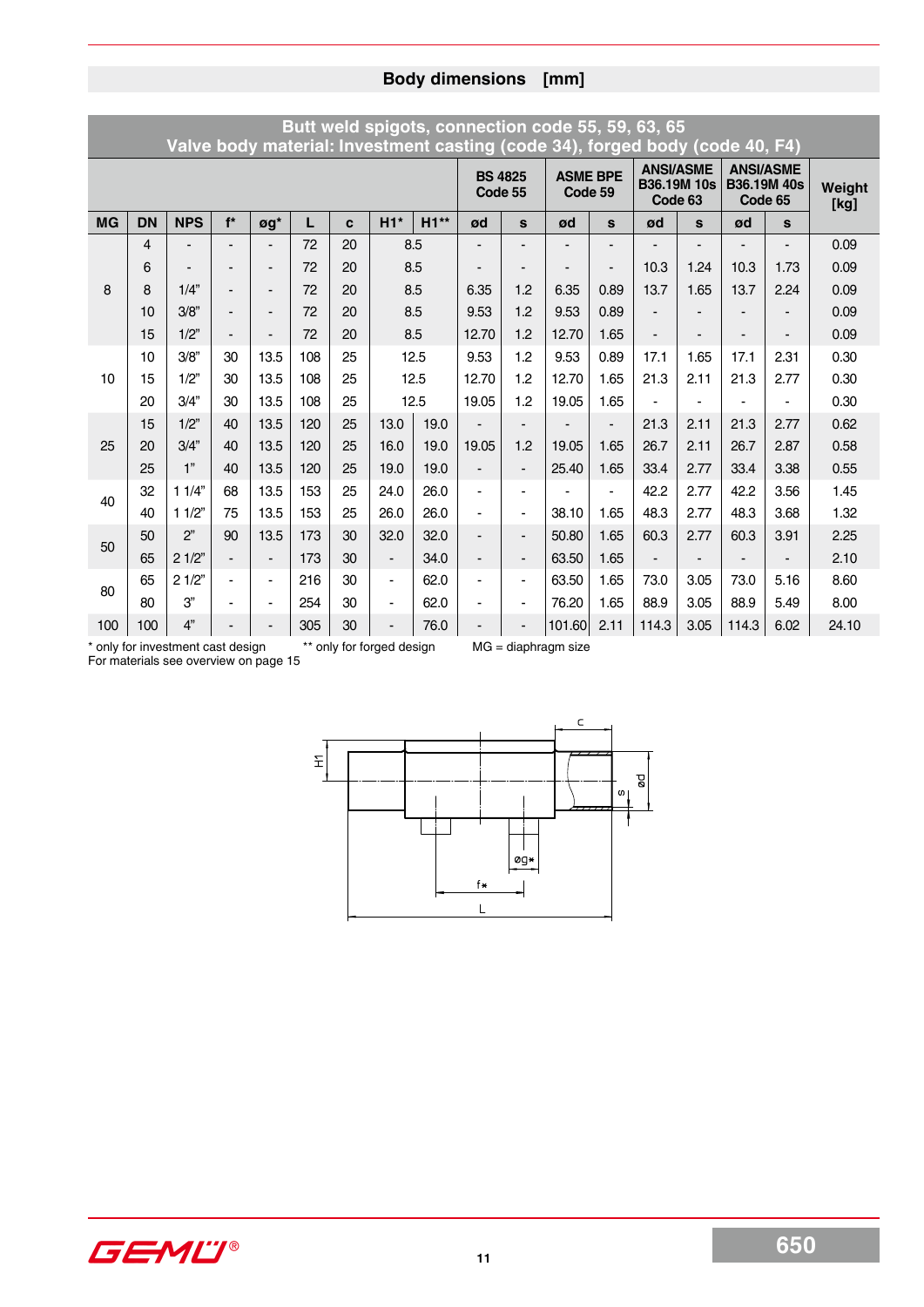|           |           |                  |    |    |    | Threaded sockets, connection code 1<br>Valve body material: Investment casting (code 37) |                 |                    |                    |
|-----------|-----------|------------------|----|----|----|------------------------------------------------------------------------------------------|-----------------|--------------------|--------------------|
| <b>MG</b> | <b>DN</b> | R                | H  | H1 |    |                                                                                          | SW <sub>2</sub> | Number of<br>flats | <b>Weight [kg]</b> |
| 8         | 8         | $G_1/4$          | 19 | 9  | 11 | 72                                                                                       | 18              | 6                  | 0.09               |
| 10        | 12        | G <sub>3/8</sub> | 25 | 13 | 12 | 55                                                                                       | 22              | $\overline{2}$     | 0.17               |
|           | 15        | $G \frac{1}{2}$  | 30 | 15 | 15 | 68                                                                                       | 27              | 2                  | 0.26               |
|           | 15        | $G_1/2$          | 29 | 16 | 15 | 85                                                                                       | 27              | 6                  | 0.32               |
| 25        | 20        | $G_3/4$          | 32 | 16 | 16 | 85                                                                                       | 32              | 6                  | 0.34               |
|           | 25        | G <sub>1</sub>   | 37 | 16 | 13 | 110                                                                                      | 41              | 6                  | 0.39               |
| 40        | 32        | $G$ 1 1/4        | 49 | 24 | 20 | 120                                                                                      | 50              | 8                  | 0.88               |
|           | 40        | $G$ 1 1/2        | 52 | 24 | 18 | 140                                                                                      | 55              | 8                  | 0.93               |
| 50        | 50        | G <sub>2</sub>   | 68 | 33 | 26 | 165                                                                                      | 70              | 8                  | 1.56               |

MG = diaphragm size For materials see overview on page 16



|           |           |                          |                          |                          |                              |      | Threaded connections, connection code 6, 62<br>Valve body material: Investment casting (code 34), forged body (code 40) |        |         |                    |
|-----------|-----------|--------------------------|--------------------------|--------------------------|------------------------------|------|-------------------------------------------------------------------------------------------------------------------------|--------|---------|--------------------|
| <b>MG</b> | <b>DN</b> | $H1*$                    | $H1**$                   | $f^*$                    | $\mathfrak{g}\mathfrak{g}^*$ | ød1  | <b>Thread to DIN 405</b><br>R                                                                                           | Code 6 | Code 62 | <b>Weight [kg]</b> |
| 8         | 10        | 8.5                      | $\blacksquare$           | ۰                        | ٠                            | 10.0 | RD 28 x 1/8                                                                                                             | 92     | 90      | 0.21               |
| 10        | 10        | 12.5                     | $\overline{\phantom{a}}$ | 30.0                     | 13.5                         | 10.0 | RD 28 x 1/8                                                                                                             | 118    | 116     | 0.33               |
|           | 15        | 12.5                     | $\blacksquare$           | 30.0                     | 13.5                         | 16.0 | RD 34 x 1/8                                                                                                             | 118    | 116     | 0.35               |
|           | 15        | 13.0                     | 19                       | 40.0                     | 13.5                         | 16.0 | RD 34 x 1/8                                                                                                             | 118    | 116     | 0.71               |
| 25        | 20        | 16.0                     | 19                       | 40.0                     | 13.5                         | 20.0 | RD 44 x 1/6                                                                                                             | 118    | 114     | 0.78               |
|           | 25        | 19.0                     | 19                       | 40.0                     | 13.5                         | 26.0 | RD 52 x 1/6                                                                                                             | 128    | 127     | 0.79               |
| 40        | 32        | 24.0                     | 26                       | 68.0                     | 13.5                         | 32.0 | RD 58 x 1/6                                                                                                             | 147    | 147     | 1.66               |
|           | 40        | 26.0                     | 26                       | 75.0                     | 13.5                         | 38.0 | RD 65 x 1/6                                                                                                             | 160    | 160     | 1.62               |
| 50        | 50        | 32.0                     | 32                       | 90.0                     | 13.5                         | 50.0 | RD 78 x 1/6                                                                                                             | 191    | 191     | 2.70               |
| 80        | 65        | $\blacksquare$           | 62                       | $\overline{\phantom{a}}$ | $\overline{\phantom{a}}$     | 66.0 | RD 95 x 1/6                                                                                                             | 246    | 246     | 9.22               |
|           | 80        | $\overline{\phantom{a}}$ | 62                       |                          | $\blacksquare$               | 81.0 | RD 110 x 1/4                                                                                                            | 256    | 256     | 9.20               |

\* only for investment cast design \*\* only for forged design MG = diaphragm size For materials see overview on page 16





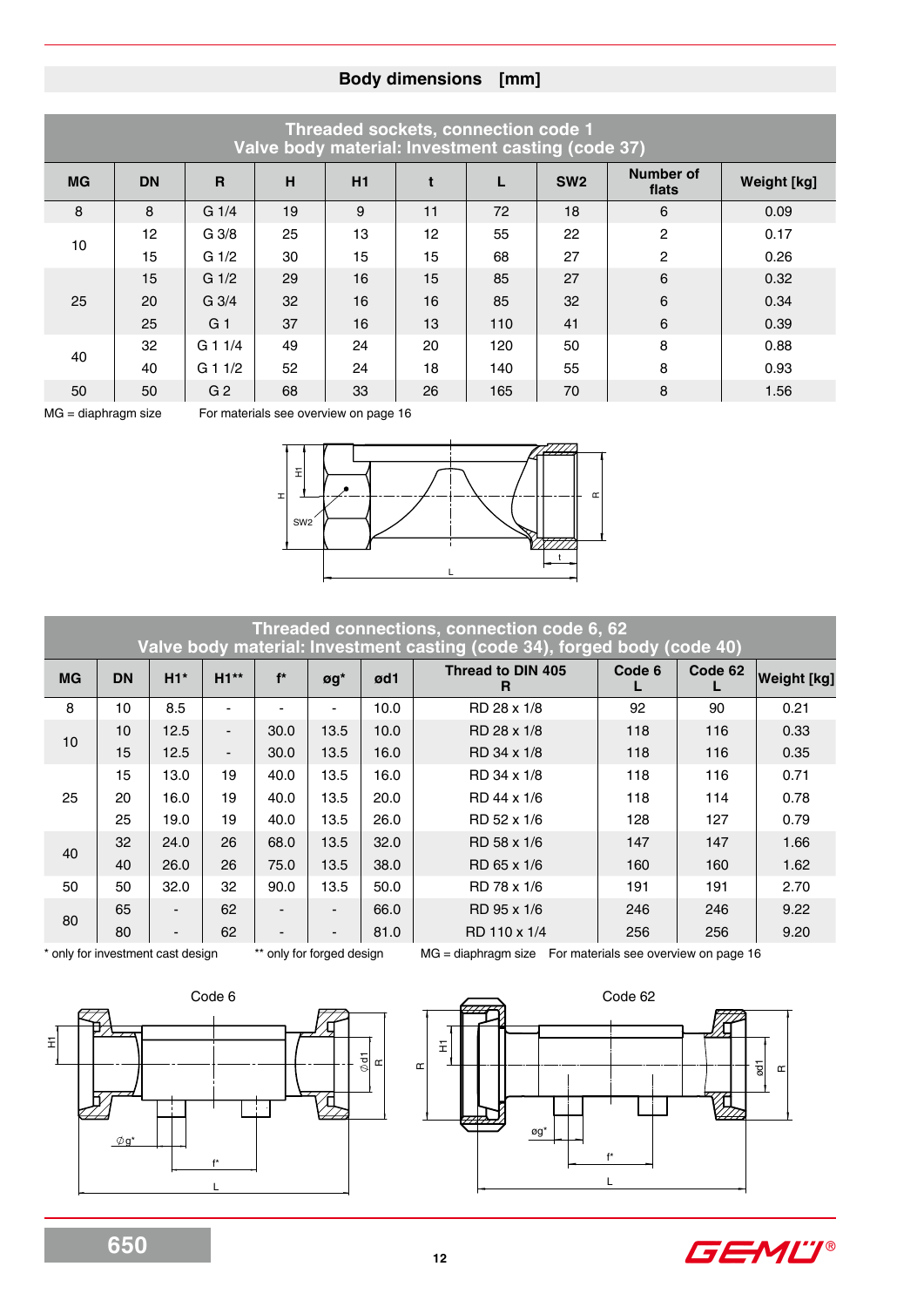|           |                                                 |     |               |      |               |                            | Flanges - DIN EN 1092, connection code 8<br>Valve body material: 1.4435 (code 34, 40), 1.4408 (code 39) |                                       |            |        |
|-----------|-------------------------------------------------|-----|---------------|------|---------------|----------------------------|---------------------------------------------------------------------------------------------------------|---------------------------------------|------------|--------|
|           |                                                 |     |               |      | <b>Number</b> |                            | H1                                                                                                      |                                       |            | Weight |
| <b>MG</b> | <b>DN</b>                                       | øD  | øk            | øL   | of bolts      | <b>Material</b><br>code 34 | <b>Material</b><br>code 39                                                                              | <b>Material</b><br>code 40            | <b>FTF</b> | [kg]   |
|           | 15                                              | 95  | 65            | 14   | 4             | 13.0                       | 18.0                                                                                                    | 19.0                                  | $130*$     | 1.85   |
| 25        | 20                                              | 105 | 14<br>75<br>4 |      | 16.0          | 20.5                       | 19.0                                                                                                    | 150                                   | 2.35       |        |
|           | 25<br>85<br>14<br>115<br>4                      |     |               | 19.0 | 23.0          | 19.0                       | 160                                                                                                     | 2.85                                  |            |        |
| 40        | 32                                              | 140 | 100           | 19   | 4             | 24.0                       | 28.7                                                                                                    | 26.0                                  | 180        | 4.90   |
|           | 40                                              | 150 | 110           | 19   | 4             | 26.0                       | 33.0                                                                                                    | 26.0                                  | 200        | 5.65   |
| 50        | 50                                              | 165 | 125           | 19   | 4             | 32.0                       | 39.0                                                                                                    | 32.0                                  | 230        | 7.45   |
| 80        | 65                                              | 185 | 145           | 19   | 4             |                            | 51.0                                                                                                    | 62.0                                  | 290        | 10.20  |
|           | 80                                              | 200 | 160           | 19   | 8             |                            | 59.5                                                                                                    | 62.0                                  | 310        | 14.20  |
| 100       | 100                                             | 220 | 180           | 19   | 8             | $\blacksquare$             | 73.0                                                                                                    | 76.0                                  | 350        | 21.00  |
|           | *Material code 34, 40 FTF = 150 (no DIN length) |     |               |      |               | $MG = diaphragm size$      |                                                                                                         | For materials see overview on page 16 |            |        |

**Flanges - ANSI Class 125/150 RF, connection code 38, 39 Valve body material: 1.4435 (code 34, 40), 1.4408 (code 39)**

|           |           |     |       |      |                           |                            | H1                         |                            |                              | <b>FTF</b>                   |                |
|-----------|-----------|-----|-------|------|---------------------------|----------------------------|----------------------------|----------------------------|------------------------------|------------------------------|----------------|
| <b>MG</b> | <b>DN</b> | øD  | øk    | øL   | <b>Number</b><br>of bolts | <b>Material</b><br>code 34 | <b>Material</b><br>code 39 | <b>Material</b><br>code 40 | <b>Connection</b><br>code 38 | <b>Connection</b><br>code 39 | Weight<br>[kg] |
|           | 15        | 90  | 60.3  | 15.9 | 4                         | 13.0                       | 18.0                       | 19.0                       |                              | 130                          | 1.85           |
| 25        | 20        | 100 | 69.9  | 15.9 | 4                         | 16.0                       | 20.5                       | 19.0                       | 146                          | 150                          | 2.35           |
|           | 25        | 110 | 79.4  | 15.9 | 4                         | 19.0                       | 23.0                       | 19.0                       | 146                          | 160                          | 2.85           |
| 40        | 32        | 115 | 88.9  | 15.9 | 4                         | 24.0                       | 28.7                       | 26.0                       |                              | 180                          | 4.90           |
|           | 40        | 125 | 98.4  | 15.9 | 4                         | 26.0                       | 33.0                       | 26.0                       | 175                          | 200                          | 5.65           |
| 50        | 50        | 150 | 120.7 | 19.0 | $\overline{4}$            | 32.0                       | 39.0                       | 32.0                       | 200                          | 230                          | 7.45           |
|           | 65        | 180 | 139.7 | 19.0 | 4                         |                            | 51.0                       | 62.0                       | 226                          | 290                          | 10.20          |
| 80        | 80        | 190 | 152.4 | 19.0 | 4                         | $\overline{\phantom{0}}$   | 59.5                       | 62.0                       | 260                          | 310                          | 14.20          |
| 100       | 100       | 230 | 190.5 | 19.0 | 8                         |                            | 73.0                       | 76.0                       | 327                          | 350                          | 21.00          |

MG = diaphragm size For materials see overview on page 16



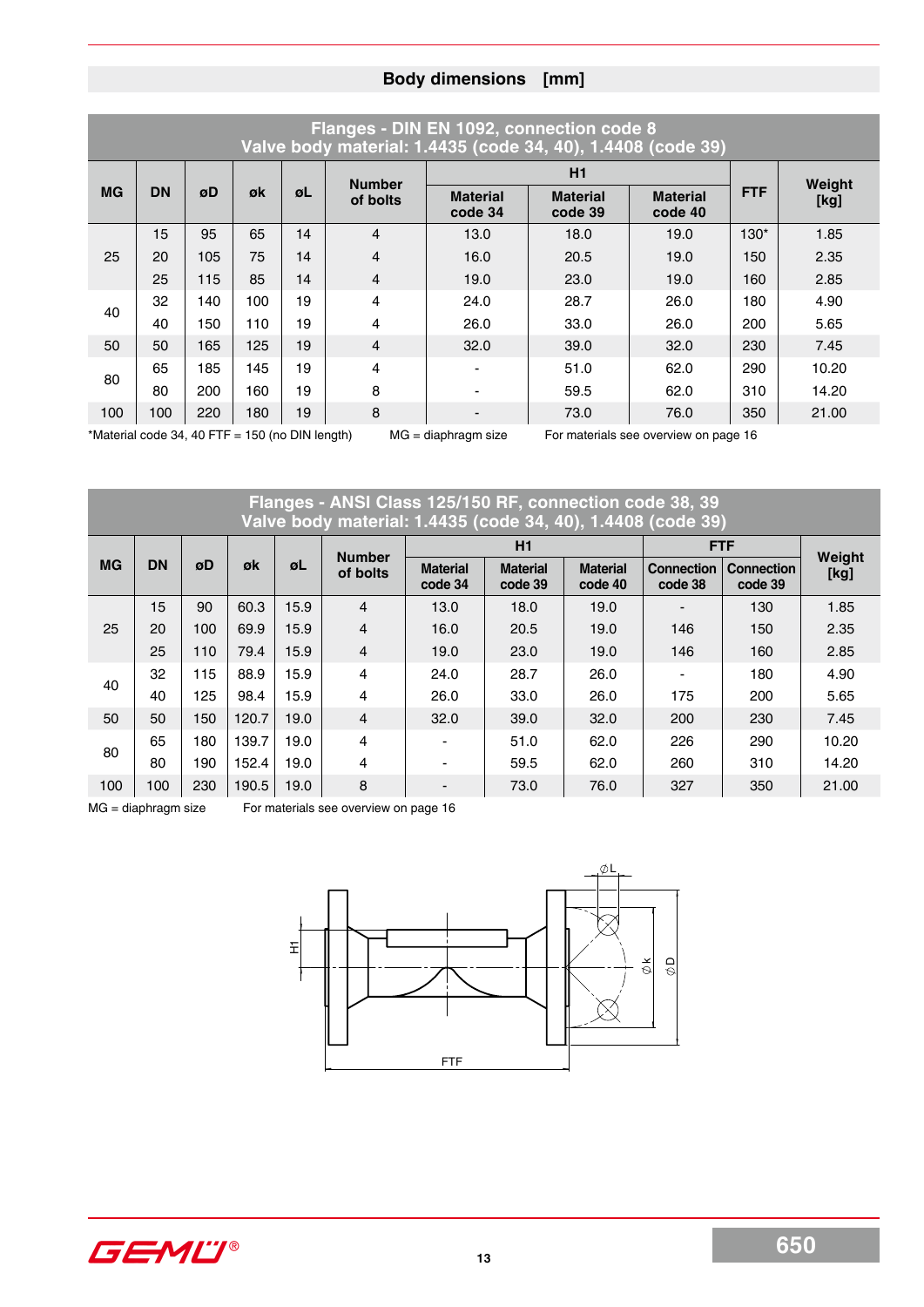|           |           |                |      |       |                              | Valve body material: Forged body (code 40, F4) |                          |                                 |       |                |                              |     |     |                               | Clamp connections, connection code 80, 82, 88, 8A, 8E |                |                              |                              |        |
|-----------|-----------|----------------|------|-------|------------------------------|------------------------------------------------|--------------------------|---------------------------------|-------|----------------|------------------------------|-----|-----|-------------------------------|-------------------------------------------------------|----------------|------------------------------|------------------------------|--------|
|           |           |                |      |       | for pipe ASME BPE<br>code 80 |                                                |                          | for pipe EN ISO 1127<br>code 82 |       |                | for pipe ASME BPE<br>code 88 |     |     | for pipe DIN 11850<br>code 8A |                                                       |                | for pipe SMS 3008<br>code 8E |                              | Weight |
| <b>MG</b> | <b>DN</b> | <b>NPS</b>     | H1   | ød1   | ød3                          | L                                              | ød1                      | ød3                             | L.    | ød1            | ød3                          | L   | ød1 | ød3                           | L                                                     | ød1            | ød3                          | L                            | [kg]   |
|           | 6         | $1/8$ "        | 8.5  |       |                              |                                                | 7.0                      | 25.0                            | 63.5  |                |                              |     | 6   | 25.0                          | 63.5                                                  |                |                              |                              |        |
| 8         | 8         | 1/4"           | 8.5  | 4.57  | 25.0                         | 63.5                                           | 10.3                     | 25.0                            | 63.5  | $\blacksquare$ |                              |     | 8   | 25.0                          | 63.5                                                  | $\blacksquare$ |                              | ٠                            | 0.15   |
|           | 10        | 3/8"           | 8.5  | 7.75  | 25.0                         | 63.5                                           | $\blacksquare$           |                                 |       |                |                              |     | 10  | 34.0                          | 88.9                                                  | $\blacksquare$ |                              | $\blacksquare$               | 0.18   |
|           | 15        | 1/2"           | 8.5  | 9.40  | 25.0                         | 63.5                                           | $\overline{\phantom{a}}$ | $\overline{\phantom{a}}$        |       | 9.40           | 25.0                         | 108 |     |                               |                                                       |                |                              | $\blacksquare$               | 0.18   |
|           | 10        | 3/8"           | 12.5 |       |                              |                                                | 14.0                     | 25.0                            | 108.0 |                |                              |     | 10  | 34.0                          | 108.0                                                 |                |                              | $\blacksquare$               | 0.30   |
| 10        | 15        | 1/2"           | 12.5 | 9.40  | 25.0                         | 88.9                                           | 18.1                     | 50.5                            | 108.0 | 9.40           | 25.0                         | 108 | 16  | 34.0                          | 108.0                                                 | $\blacksquare$ |                              | $\overline{\phantom{a}}$     | 0.43   |
|           | 20        | 3/4"           | 12.5 | 15.75 | 25.0                         | 101.6                                          |                          |                                 |       | 15.75          | 25.0                         | 117 |     |                               |                                                       |                |                              | ٠                            | 0.43   |
|           | 15        | 1/2"           | 19.0 |       |                              |                                                | 18.1                     | 50.5                            | 108.0 |                |                              |     | 16  | 34.0                          | 108.0                                                 |                |                              | $\qquad \qquad \blacksquare$ | 0.75   |
| 25        | 20        | 3/4"           | 19.0 | 15.75 | 25.0                         | 101.6                                          | 23.7                     | 50.5                            | 117.0 | 15.75          | 25.0                         | 117 | 20  | 34.0                          | 117.0                                                 |                |                              | $\overline{\phantom{0}}$     | 0.71   |
|           | 25        | 1 <sup>n</sup> | 19.0 | 22.10 | 50.5                         | 114.3                                          | 29.7                     | 50.5                            | 127.0 | 22.10          | 50.5                         | 127 | 26  | 50.5                          | 127.0                                                 | 22.6           | 50.5                         | 127                          | 0.63   |
| 40        | 32        | 11/4"          | 26.0 |       |                              |                                                | 38.4                     | 64.0                            | 146.0 |                |                              |     | 32  | 50.5                          | 146.0                                                 | 31.3           | 50.5                         | 146                          | 1.62   |
|           | 40        | 11/2"          | 26.0 | 34.80 | 50.5                         | 139.7                                          | 44.3                     | 64.0                            | 159.0 | 34.80          | 50.5                         | 159 | 38  | 50.5                          | 159.0                                                 | 35.6           | 50.5                         | 159                          | 1.50   |
| 50        | 50        | 2"             | 32.0 | 47.50 | 64.0                         | 158.8                                          | 56.3                     | 77.5                            | 190.0 | 47.50          | 64.0                         | 190 | 50  | 64.0                          | 190.0                                                 | 48.6           | 64.0                         | 190                          | 2.50   |
|           | 65        | 21/2"          | 34.0 | 60.20 | 77.5                         | 193.8                                          | $\blacksquare$           |                                 |       | 60.20          | 77.5                         | 216 |     |                               | $\blacksquare$                                        | 60.3           | 77.5                         | 216                          | 2.30   |
| 80        | 65        | 21/2"          | 62.0 | 60.20 | 77.5                         | 193.8                                          | 72.1                     | 91.0                            | 216.0 | 60.20          | 77.5                         | 216 | 66  | 91.0                          | 216.0                                                 | 60.3           | 77.5                         | 216                          | 8.90   |
|           | 80        | 3"             | 62.0 | 72.90 | 91.0                         | 222.3                                          | 84.3                     | 106.0                           | 254.0 | 72.90          | 91.0                         | 254 | 81  | 106.0                         | 254.0                                                 | 72.9           | 91.0                         | 254                          | 8.50   |
| 100       | 100       | 4"             | 76.0 | 97.38 | 119.0                        | 292.1                                          | 109.7                    | 130.0                           | 305.0 | 97.38          | 119.0                        | 305 | 100 | 119.0                         | 305.0                                                 | 97.6           | 119.0                        | 305                          | 24.80  |

MG = diaphragm size



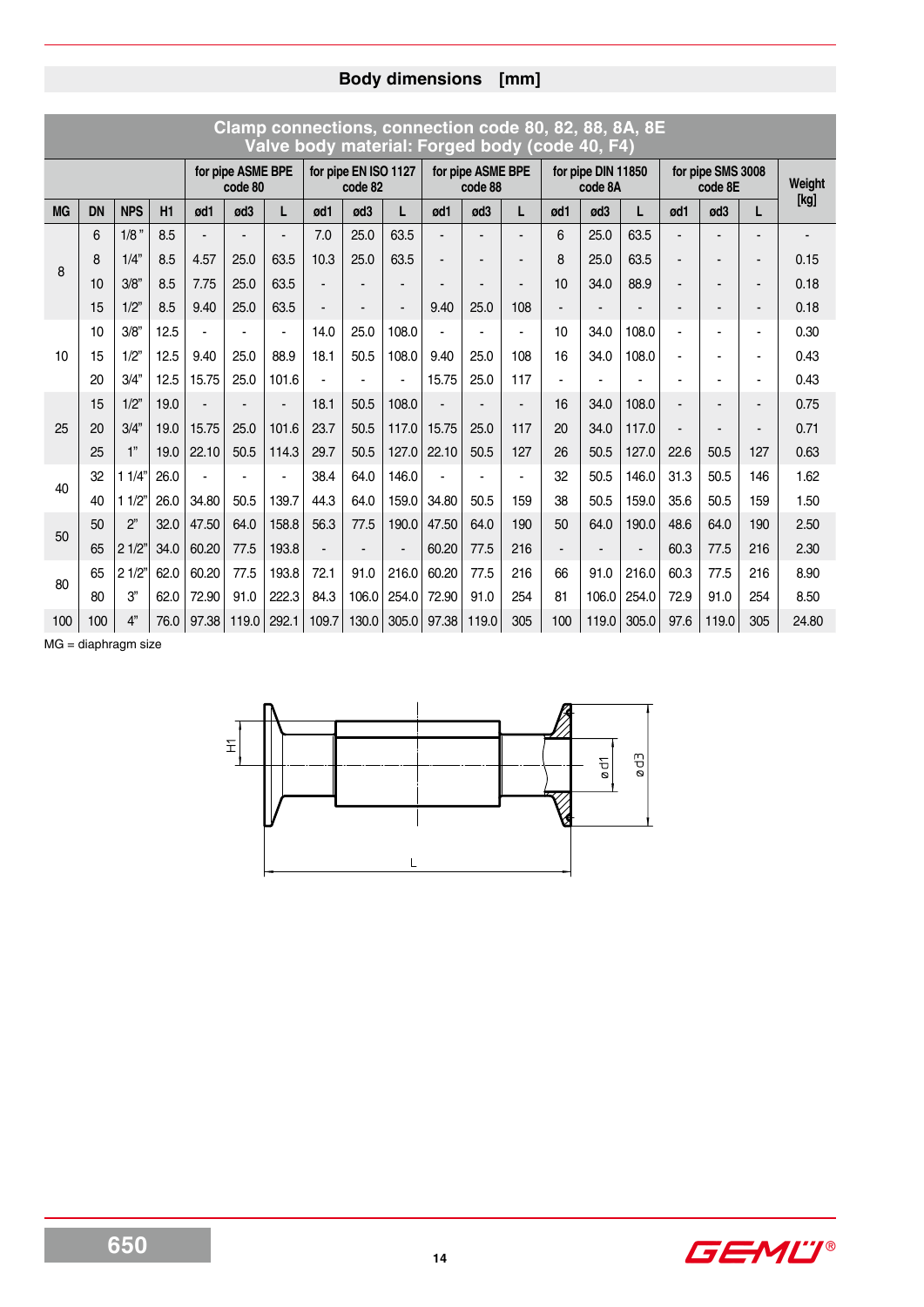| Overview of valve bodies for GEMÜ 650 |                |                              |                          |                          |                          |                              |                          |                          |                          |                          |                          |                              |                           |                          |                          |                          |                           |                           |                          |                              |                          |                          |                           |                              |
|---------------------------------------|----------------|------------------------------|--------------------------|--------------------------|--------------------------|------------------------------|--------------------------|--------------------------|--------------------------|--------------------------|--------------------------|------------------------------|---------------------------|--------------------------|--------------------------|--------------------------|---------------------------|---------------------------|--------------------------|------------------------------|--------------------------|--------------------------|---------------------------|------------------------------|
|                                       |                | <b>Spigots</b>               |                          |                          |                          |                              |                          |                          |                          |                          |                          |                              |                           |                          |                          |                          |                           |                           |                          |                              |                          |                          |                           |                              |
| <b>Connection</b><br>code             |                | $\bf{0}$                     |                          | 16                       |                          | 17                           |                          | 18                       |                          | 1A                       | 1B                       | 35                           |                           | 36                       | 37                       |                          | 55                        |                           | 59                       |                              | 60                       |                          | 63                        | 65                           |
| <b>Material</b><br>code               |                | 34                           | 40                       | 34                       | 40                       | 34                           | 40                       | 34                       | 40                       | 40                       | 40                       | 34                           | 40                        | 40                       | 34                       | 40                       | 34                        | 40                        | 34                       | 40                           | 34                       | 40                       | 40                        | 40                           |
| <b>MG</b>                             | <b>DN</b>      |                              |                          |                          |                          |                              |                          |                          |                          |                          |                          |                              |                           |                          |                          |                          |                           |                           |                          |                              |                          |                          |                           |                              |
| 8                                     | $\overline{4}$ | $\mathsf{x}$                 | X                        | $\overline{\phantom{0}}$ |                          | $\overline{\phantom{a}}$     | $\overline{a}$           |                          |                          | $\overline{\phantom{0}}$ | $\overline{\phantom{0}}$ | $\overline{\phantom{a}}$     | $\overline{\phantom{a}}$  |                          |                          |                          | $\overline{a}$            | $\overline{\phantom{a}}$  |                          | -                            |                          |                          | $\overline{\phantom{a}}$  | $\overline{\phantom{0}}$     |
|                                       | 6              | X                            | X                        | $\blacksquare$           | $\overline{\phantom{a}}$ | $\overline{\phantom{a}}$     | $\overline{\phantom{a}}$ | $\blacksquare$           |                          | X                        | X                        | $\overline{\phantom{a}}$     | $\overline{\phantom{a}}$  | X                        | $\blacksquare$           | $\overline{\phantom{a}}$ | $\overline{\phantom{0}}$  | $\blacksquare$            |                          | $\qquad \qquad \blacksquare$ |                          | X                        | X                         | X                            |
|                                       | 8              | $\mathsf{x}$                 | X                        | $\overline{\phantom{a}}$ | $\overline{\phantom{a}}$ | $\overline{\phantom{a}}$     | $\overline{\phantom{a}}$ | $\overline{\phantom{0}}$ | $\overline{\phantom{a}}$ | X                        | X                        | $\overline{\phantom{a}}$     | $\overline{\phantom{a}}$  | X                        | $\overline{\phantom{a}}$ | $\overline{\phantom{a}}$ | X                         | X                         | X                        | X                            | X                        | X                        | $\boldsymbol{\mathsf{X}}$ | $\pmb{\times}$               |
|                                       | 10             | $\blacksquare$               | $\blacksquare$           | X                        | X                        | X                            | X                        | X                        | X                        | X                        | $\overline{\phantom{a}}$ | $\overline{\phantom{0}}$     | $\blacksquare$            | $\overline{\phantom{0}}$ | $\overline{\phantom{0}}$ | $\overline{\phantom{a}}$ | X                         | X                         | X                        | X                            |                          |                          | $\overline{\phantom{a}}$  | $\overline{\phantom{a}}$     |
|                                       | 15             | $\qquad \qquad \blacksquare$ | $\overline{\phantom{a}}$ | $\overline{\phantom{a}}$ | $\overline{\phantom{a}}$ | $\qquad \qquad \blacksquare$ | $\overline{\phantom{a}}$ | $\overline{\phantom{a}}$ | $\overline{\phantom{a}}$ | $\overline{\phantom{a}}$ | $\overline{\phantom{a}}$ | $\qquad \qquad \blacksquare$ | $\overline{\phantom{a}}$  | $\blacksquare$           | $\overline{\phantom{a}}$ | $\overline{\phantom{a}}$ | $\boldsymbol{\mathsf{X}}$ | $\boldsymbol{\mathsf{X}}$ | $\mathsf{X}$             | X                            | $\overline{\phantom{a}}$ | $\overline{\phantom{a}}$ | $\overline{\phantom{a}}$  | $\qquad \qquad \blacksquare$ |
| 10                                    | 10             | $\overline{\phantom{a}}$     | $\overline{\phantom{a}}$ | X                        | X                        | X                            | X                        | X                        | X                        | X                        | X                        | $\overline{\phantom{a}}$     | $\blacksquare$            | X                        | $\blacksquare$           | $\overline{\phantom{0}}$ | $\overline{\phantom{a}}$  | X                         | $\blacksquare$           | X                            | X                        | X                        | X                         | $\pmb{\times}$               |
|                                       | 15             | X                            | X                        | X                        | X                        | X                            | X                        | X                        | X                        | X                        | X                        | $\overline{\phantom{a}}$     | $\blacksquare$            | X                        | $\overline{\phantom{a}}$ | $\overline{\phantom{a}}$ | х                         | X                         | $\blacksquare$           | X                            | X                        | X                        | X                         | X                            |
|                                       | 20             | $\blacksquare$               | $\blacksquare$           | $\blacksquare$           | $\overline{\phantom{0}}$ | $\blacksquare$               | $\blacksquare$           | $\blacksquare$           | $\overline{\phantom{a}}$ | $\overline{\phantom{a}}$ | $\blacksquare$           | $\blacksquare$               | $\blacksquare$            | $\blacksquare$           | $\blacksquare$           | $\overline{\phantom{a}}$ | X                         | X                         | X                        | X                            | $\overline{\phantom{a}}$ | ٠                        | $\overline{\phantom{a}}$  | $\qquad \qquad \blacksquare$ |
| 25                                    | 15             | X                            | X                        | X                        | X                        | X                            | X                        | $\overline{\phantom{a}}$ | Χ                        | X                        | X                        | $\overline{\phantom{a}}$     | $\overline{\phantom{a}}$  | X                        | $\overline{\phantom{a}}$ | $\overline{\phantom{a}}$ | $\overline{\phantom{0}}$  | $\overline{\phantom{a}}$  | $\overline{\phantom{0}}$ | $\qquad \qquad \blacksquare$ | X                        | X                        | X                         | X                            |
|                                       | 20             | $\boldsymbol{\mathsf{X}}$    | X                        | X                        | X                        | X                            | X                        | $\overline{\phantom{a}}$ | X                        | X                        | X                        | $\overline{\phantom{a}}$     | $\overline{\phantom{a}}$  | X                        | $\overline{\phantom{a}}$ | $\overline{\phantom{a}}$ | X                         | $\mathsf{x}$              | X                        | X                            | X                        | X                        | X                         | X                            |
|                                       | 25             | $\mathsf{x}$                 | X                        | X                        | X                        | X                            | X                        | X                        | X                        | X                        | X                        | X                            | $\boldsymbol{\mathsf{X}}$ | X                        | X                        | X                        | $\overline{\phantom{a}}$  | $\overline{\phantom{a}}$  | X                        | X                            | X                        | X                        | X                         | $\pmb{\times}$               |
| 40                                    | 32             | X                            | X                        | X                        | X                        | X                            | X                        | X                        | X                        | X                        | X                        | X                            | X                         | X                        | X                        | X                        | $\overline{\phantom{a}}$  | $\overline{\phantom{a}}$  | $\blacksquare$           | $\frac{1}{2}$                | X                        | X                        | X                         | X                            |
|                                       | 40             | $\mathsf{x}$                 | X                        | X                        | X                        | X                            | X                        | $\mathsf{x}$             | X                        | X                        | X                        | X                            | X                         | X                        | X                        | X                        | $\blacksquare$            | $\blacksquare$            | X                        | X                            | X                        | X                        | X                         | X                            |
| 50                                    | 50             | $\boldsymbol{\mathsf{X}}$    | X                        | X                        | X                        | X                            | X                        | $\mathsf{x}$             | X                        | X                        | X                        | X                            | X                         | X                        | X                        | X                        | $\overline{\phantom{a}}$  | $\overline{\phantom{a}}$  | X                        | X                            | X                        | X                        | X                         | X                            |
|                                       | 65             | $\blacksquare$               | $\blacksquare$           | $\blacksquare$           | $\blacksquare$           | $\centerdot$                 | $\overline{\phantom{a}}$ | $\blacksquare$           | $\overline{\phantom{a}}$ |                          | $\overline{\phantom{a}}$ | $\overline{\phantom{a}}$     | X                         | $\overline{\phantom{a}}$ | $\blacksquare$           | X                        | $\overline{\phantom{a}}$  | $\overline{\phantom{a}}$  | $\overline{\phantom{a}}$ | X                            | $\overline{\phantom{a}}$ | $\overline{\phantom{a}}$ | $\overline{\phantom{a}}$  | $\overline{\phantom{a}}$     |
| 80                                    | 65             | $\blacksquare$               | $\blacksquare$           | $\blacksquare$           | $\blacksquare$           | $\blacksquare$               | X                        | $\blacksquare$           | $\blacksquare$           | х                        | X                        | $\blacksquare$               | X                         | X                        | $\blacksquare$           | X                        | $\blacksquare$            | ٠                         | $\blacksquare$           | X                            | $\blacksquare$           | X                        | X                         | X                            |
|                                       | 80             | $\blacksquare$               | $\blacksquare$           | $\blacksquare$           | $\blacksquare$           | $\blacksquare$               | X                        | $\frac{1}{2}$            | $\overline{\phantom{a}}$ | X                        | X                        | $\blacksquare$               | X                         | X                        | $\overline{\phantom{a}}$ | X                        | $\blacksquare$            | $\blacksquare$            | $\blacksquare$           | X                            | $\blacksquare$           | X                        | X                         | X                            |
| 100                                   | 100            |                              |                          |                          |                          | $\overline{a}$               | $X^*$                    |                          | $\overline{\phantom{a}}$ | $\mathsf{X}^\star$       | $X^*$                    | $\overline{\phantom{a}}$     | $X^*$                     | X*                       |                          | $\mathsf{X}^\star$       | $\overline{a}$            |                           |                          | X*                           |                          | X*                       | $\mathsf{X}^\star$        | $\mathsf{X}^\star$           |

\*Valve bodies are not suitable for use with diaphragms code 5E

Availability of material code 32: same as code 34, availability of material code 42, F4: same as code 40

 $MG = diaphragm size$